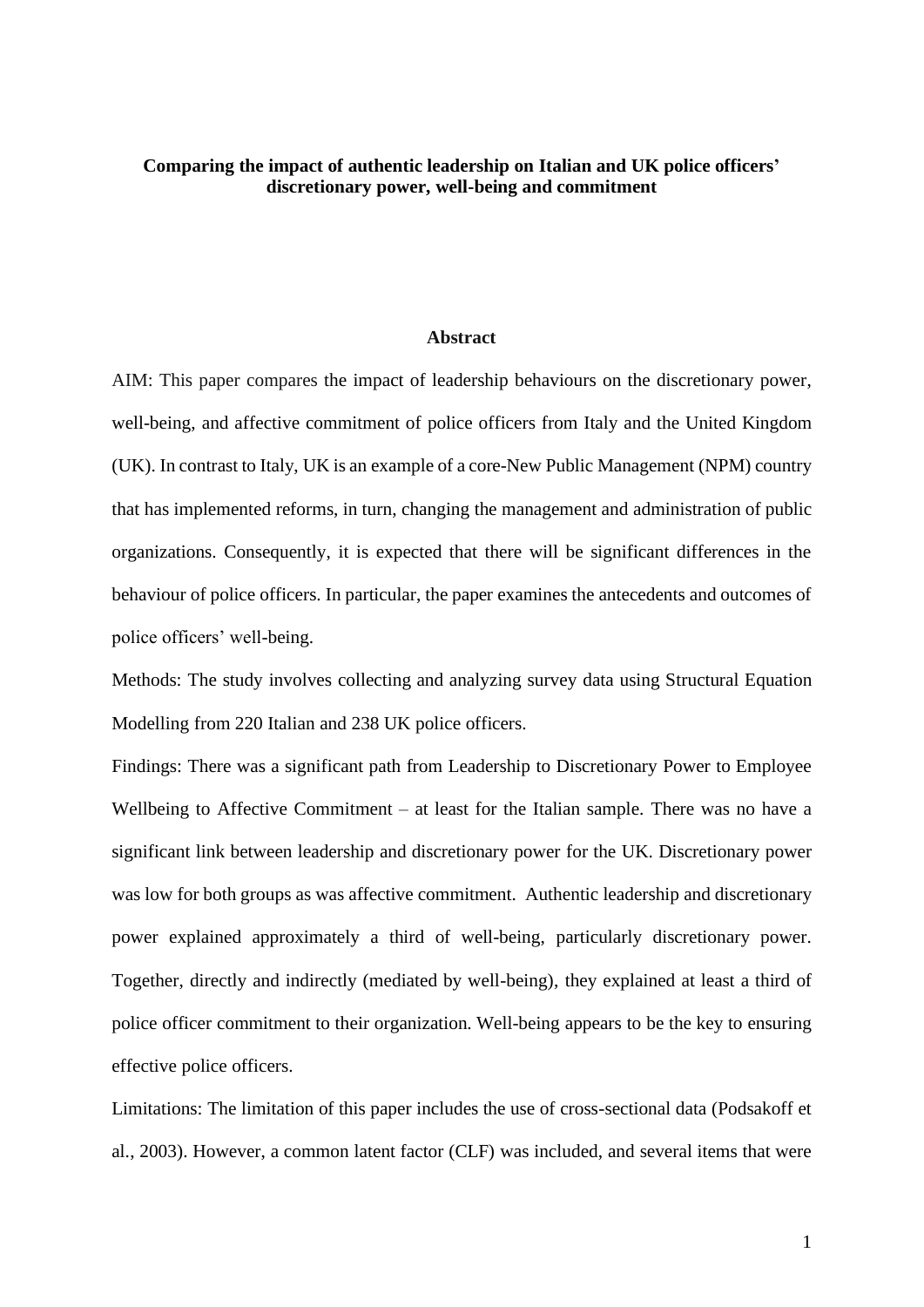explained by common method variance were controlled, as per George and Pandey's recommendations (2017). Additionally, a Harmon's single factor test was applied to the data. Main Contribution: The UK police officers have significantly lower commitment compared with the Italian police officers (non-commitment), and both Italian and UK police officers have less discretionary power and well-being compared with, police from the United States of America (USA) and other street-level bureaucrats (SLBs). The findings suggest that present police leadership behaviours erode police officer discretionary power and well-being, leading to low organizational commitment. Leadership training will better prepare managers to ensure the wellbeing of police officers working under conditions of work intensification.

Plain language: The UK police officers have significantly lower commitment compared with Italian police officers, and Italian and UK police officers have less discretionary power and well-being compared with USA police officers. Leadership models that enhance employee well-being rather than efficiency targets must be a priority if police are to be prepared to cope effectively with emergencies and pandemics.

.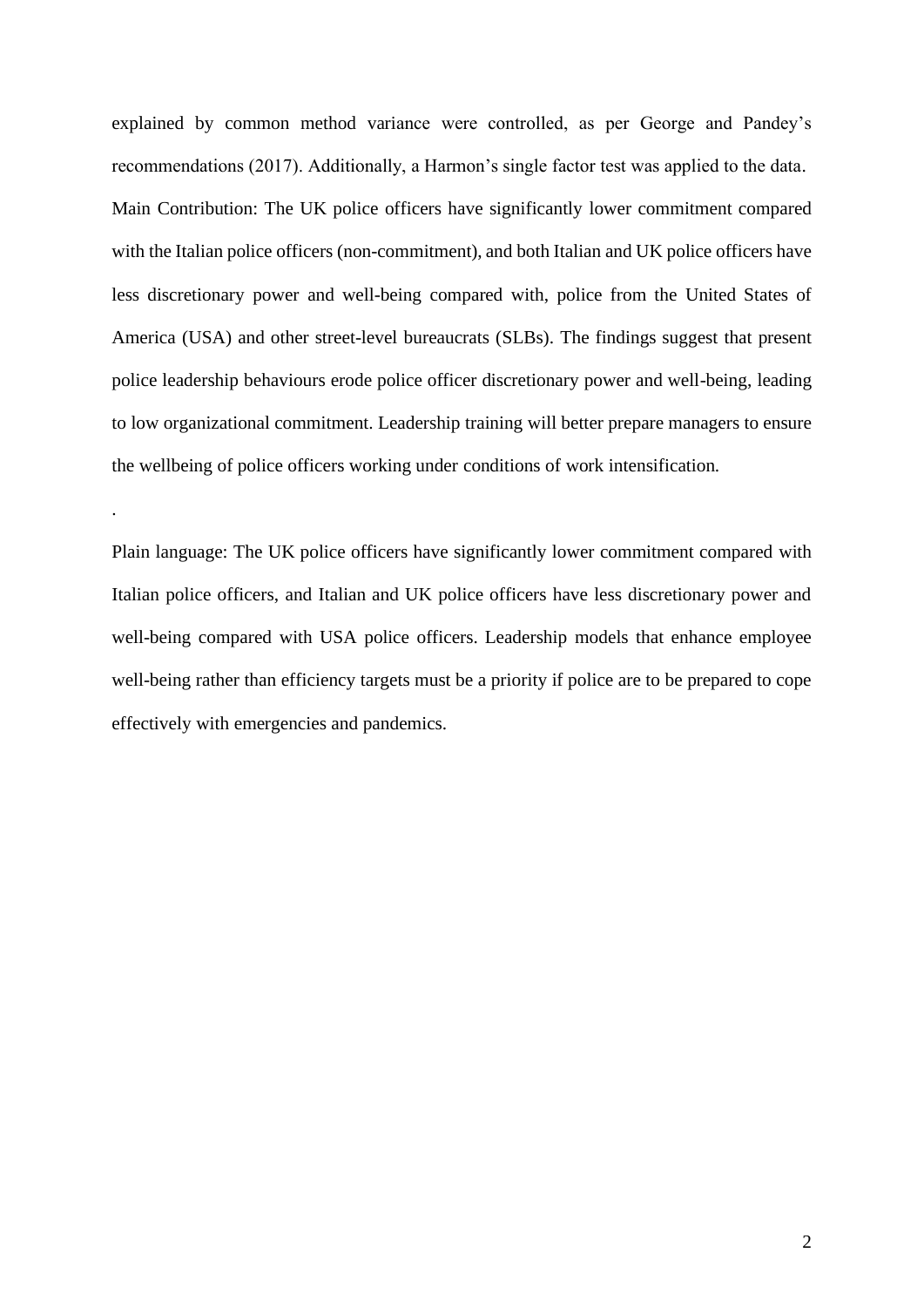#### **Introduction and background**

The behaviour of police officers depends on multiple factors. Police officers are an example of Street Level Bureaucrats (SLBs) who deliver public services. However, they differ from some other SLBs because of their highly stressful work life.

Constant exposure to people suffering distress and pain, threats to officer safety and wellbeing, having to be in control of emotions when provoked, the inconclusive nature of police work, the responsibility of being in possession of a firearm and more importantly the responsibility of protecting the lives of citizens have been recognized as significant sources of stress (Purba & Demou, 2019, 1286).

Austerity-driven funding models dominate police service delivery decision-making in the UK at a time of increasing demand, which has reduced their well-being (Hesketh, Cooper & Ivy 2017). Lipsky (1980) argues that police officers are similar to other SLBs because they are all public sector employees servicing the public, and demand for services always outstrips supply. Consequently, they develop and adopt coping strategies to decide 'who' gets 'what'. SLBs then actively differentiate their behaviour towards different citizens deciding whether to apply the rule of law or not, according to the institutionalized stereotyping prevailing in the society at large (Lipsky 1980, 142). However, such a perspective ignores the impact of four decades of reform actively aimed at reducing the power of SLBs in some countries.

New Public Management (NPM) reforms involved changing the management practices in some countries, however, not all countries implemented the same changes. Pollitt and Bouckaert (2017, 121) categorized core-NPM countries as those that implemented significant reforms, such as the United Kingdom (UK). In contrast, the 'ex-Napoleonic Mediterranean states' were termed 'NPM laggards' because countries like Italy adopted a far more legalistic approach, and consequently few changes in management practices were successfully implemented (Politt & Dan, 2011). The implication of the reforms is the discretionary power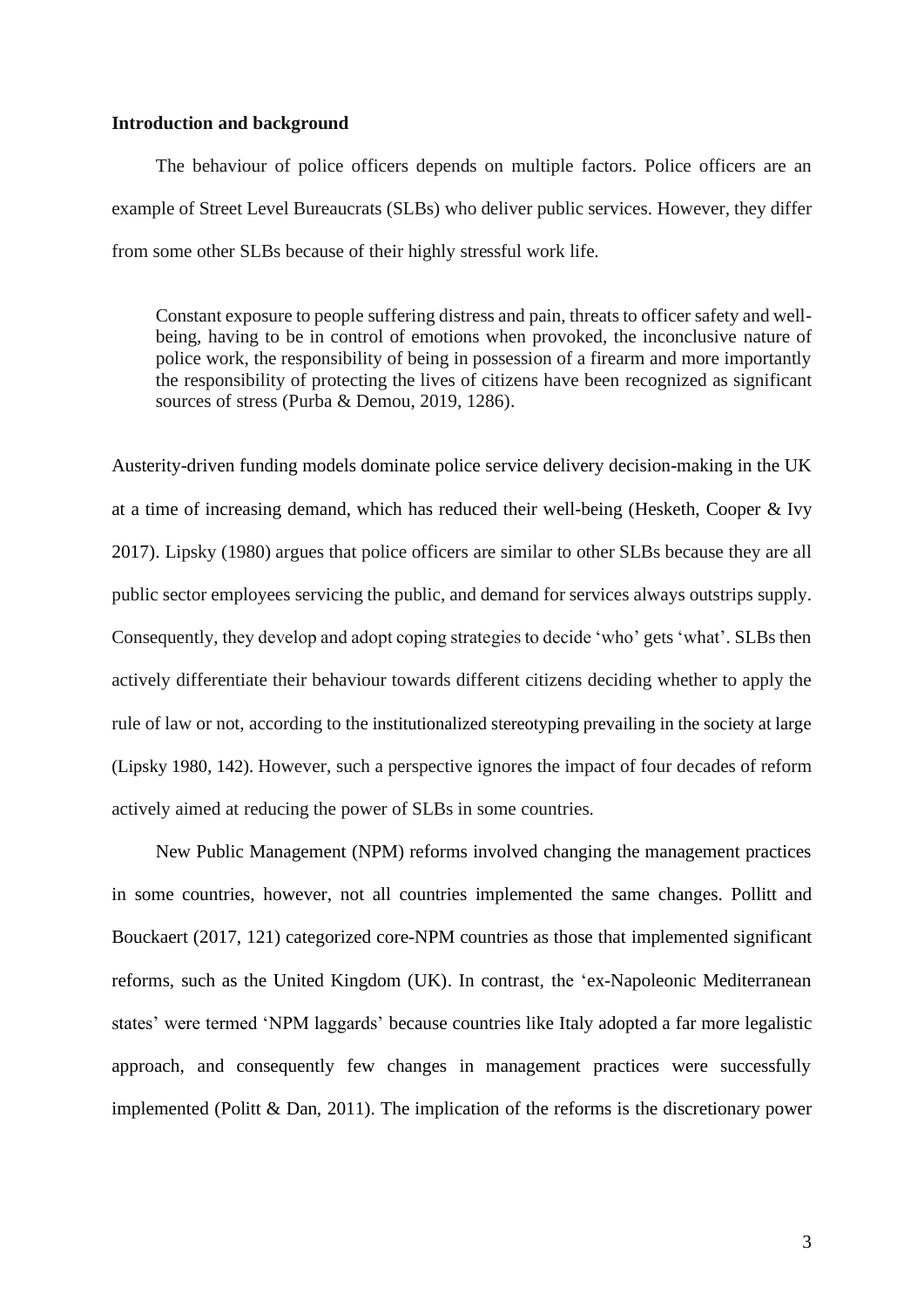of SLBs in core-NPM countries should have fallen, but not in Napoleonic Mediterranean countries.

 According to Tummers (2011), SLBs' discretionary power depends mostly on the 'checks and balances' in place, which in turn, depends on the leadership behaviour in place determining work practices. In an earlier paper comparing police officer discretionary power in the USA (core-NPM countries) with Malta ('NPM laggards'), the discretionary power of police officers in the USA was much higher than the discretionary power of Maltese police officers (Farr-Wharton, Azzopardi, Brunetto, Farr-Wharton, Wojtarowicz, & Shriberg, 2016), which was not expected. One explanation is that police officers' outcomes are determined by a multitude of factors, including the leadership behaviours of managers. Discretionary power is important because it affects employee outcomes. For example, Brunetto, Farr-Wharton, Farr-Wharton, Shacklock, Azzopardi, Saccon & Shriberg (2017b) found that high discretionary power was associated with high affective commitment for police officers from the USA, however, the USA, Australia and Malta; police had low satisfaction with management. They concluded, "…there appears to be no expectation that police management will be effective in managing police activities" (Brunetto et al., 2017b, 759). Cordner (2016) states that managers regularly attempt to thwart and repress police officer's discretionary power by using bureaucracy and red tape to impose compliant behaviour, without acknowledging the consequences on their well-being. Additionally, Cronin et al., (2017) argue that poor leadership and management practices can be partially explained by the command hierarchical structure, which expects police officers to follow policies, laws and organizational expectations, even if this compromises well-being.

Whilst it is acknowledged that management practices are dependent on the accepted leadership behaviours (Cronin et al., 2017; Brunetto et al., 2017a), the study of public sector leadership, especially police leadership behaviour has not received strong interest from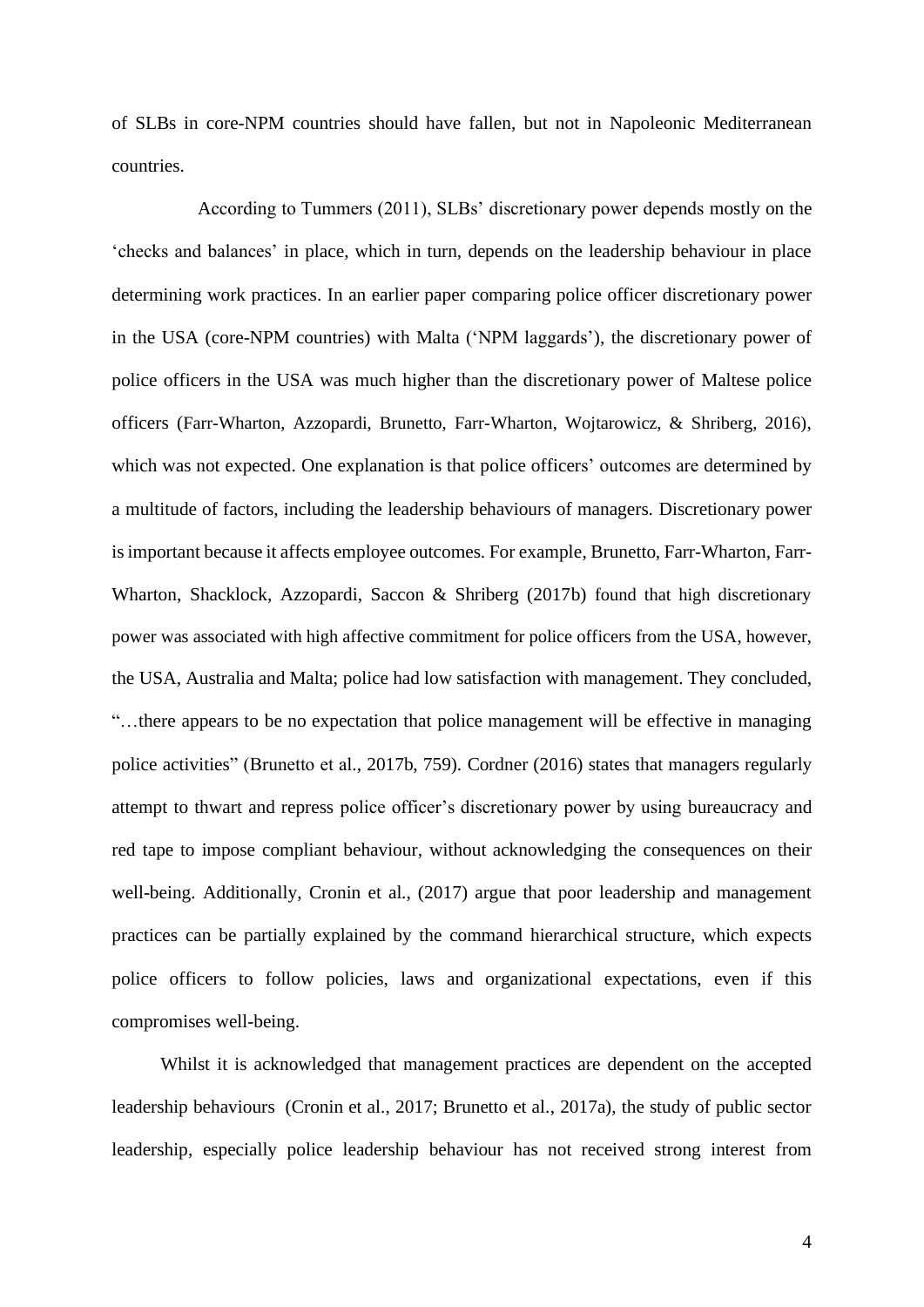scholars compared with other disciplines such as organizational behavior. When public administration leadership is examined, the focus has almost exclusively been on improving employee performance (Tummers & Knies, 2015, 433). One reason is that public sector managers are informed predominantly by rational-technical mindset, which uses control embedded within traditionally supported bureaucratic practices (Getha-Taylor, Holmes, Jacobson, Morse, & Sowa, 2011). However, there is increasing criticism of public sector, particularly police leadership, post the implementation on NPM because of the rising incidence of bullying, work harassment and stress perceived by employees. Such a work environment is often caused by inexperienced managers 'juggling' organizational demand to cut costs, with a growing demand for services (Estere et al., 2017; Farr-Wharton et al., 2016). As a result, the well-being of police officers in the UK has been compromised (Wolter et al., 2019). Consequently, it is leadership behaviour that appears to be the pivotal issue determining the outcomes for police officers. For this reason, this paper examines the impact of a leadership model – authentic leadership - from Positive Organizational Behaviour (POB).

Authentic leadership (AL) is a type of positive leadership behaviour. It comprises a combination of four behaviours, including 'emotional cognition and control', which refers to leaders' control over their emotions and how this affects others. The greater their ability to understand and control their emotions, the greater their likelihood of engaging in 'relational transparency'. Relational transparency results in workplace relationships underpinned by trust and meaningful interactions, which also promotes ethical decision-making and 'rational processing,' because of their openness to receive input from relevant stakeholders, rather than just friends (Avolio et al., 2009). Past research suggests that when authentic leadership behaviours are used, the outcome is likely to be increased employee well-being (Ilies et al., 2005). Employee well-being is essential for many reasons, not least because it is a priority for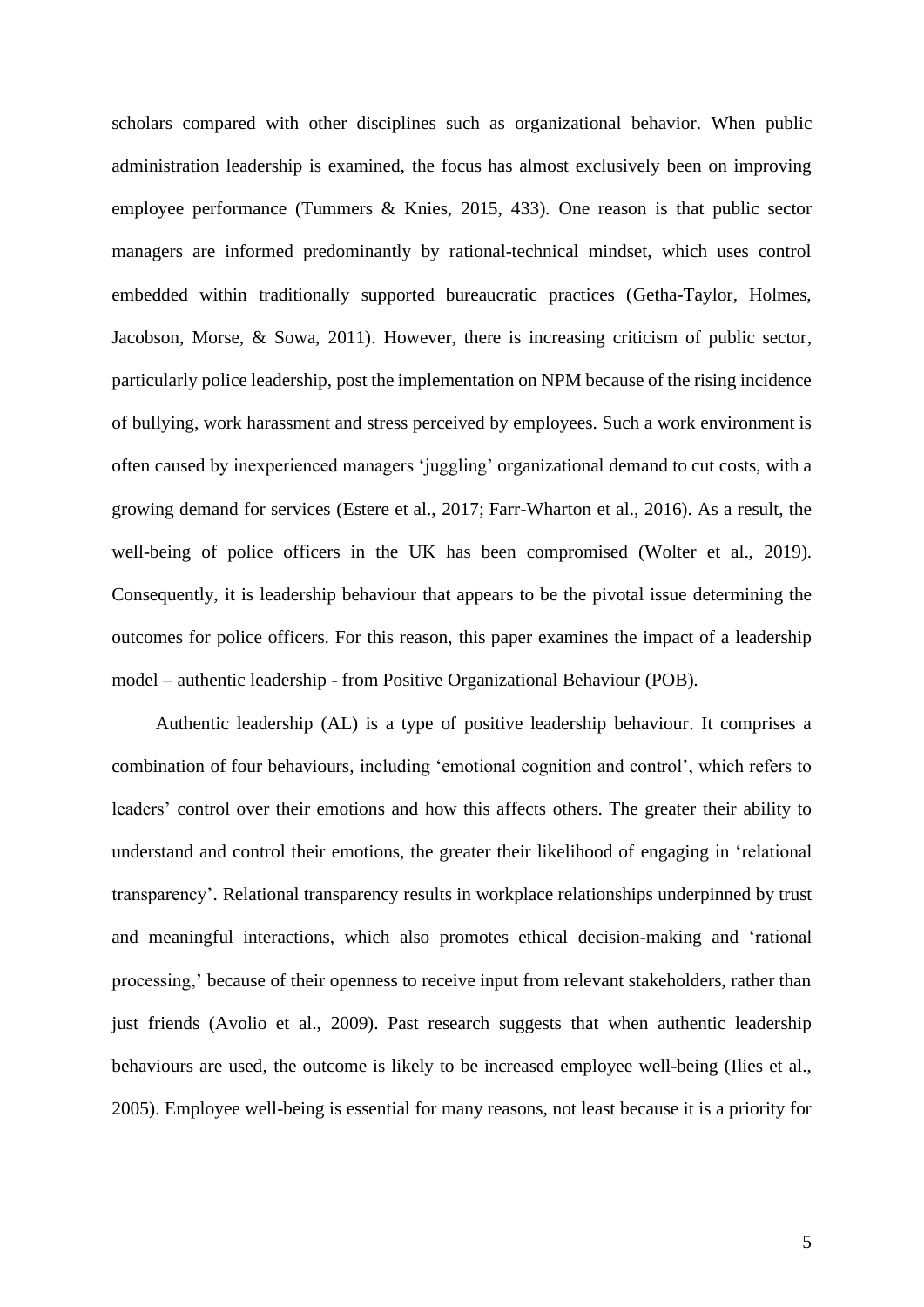advancing humanity. It is listed as the third United Nations (UN) Sustainable Development Goal (SDG#3) to achieve "good health and well-being".

However, public sector scholarship has only recently become interested in the issue of employee health and well-being. One problem in understanding employee well-being is that each discipline defines it differently. In the past, most well-being measures were related to performance (such as job satisfaction), however more recently there has been growing acceptance of conceptualizing well-being in terms of psychological attributes (Forgeard et al., 2011). In this paper, employee well-being is defined as comprising the psychological attributes - hedonic (moods and emotions) and eudaimonic (the extent to which employeess' work is consistant with their values) (Forgeard et al., 2011). The well-being of police officers is increasingly perceived as important because of the rise of stress-related illnesses amongst police officers. According to Purba and Demou (2019, 1286), the culture of policing must change from one that "values self-reliance and stoicism to one that promotes the overall wellbeing of their employees".

Public administration theory has proved inadequate for explaining employee behaviour (Vigoda-Gadot & Meisler, 2010). Grimmelikhuijsen et al., (2017) argue that there are benefits to considering theories from outside the public administration discipline in order to provide greater insight into the real issues. Consequently, this paper draws on 'Conservation of Resources' (COR) theory (Hobfoll, 1989) to explain the behavior of SLBs'. COR theory argues that employees are motivated to achieve high well-being and therefore, will behave accordingly. This paper uses SLB and COR theories to explain the impact of authentic leaders on police SLBs' perception of discretionary power and well-being, and in turn, their commitment to the police department (called affective commitment. The research question guiding the study is: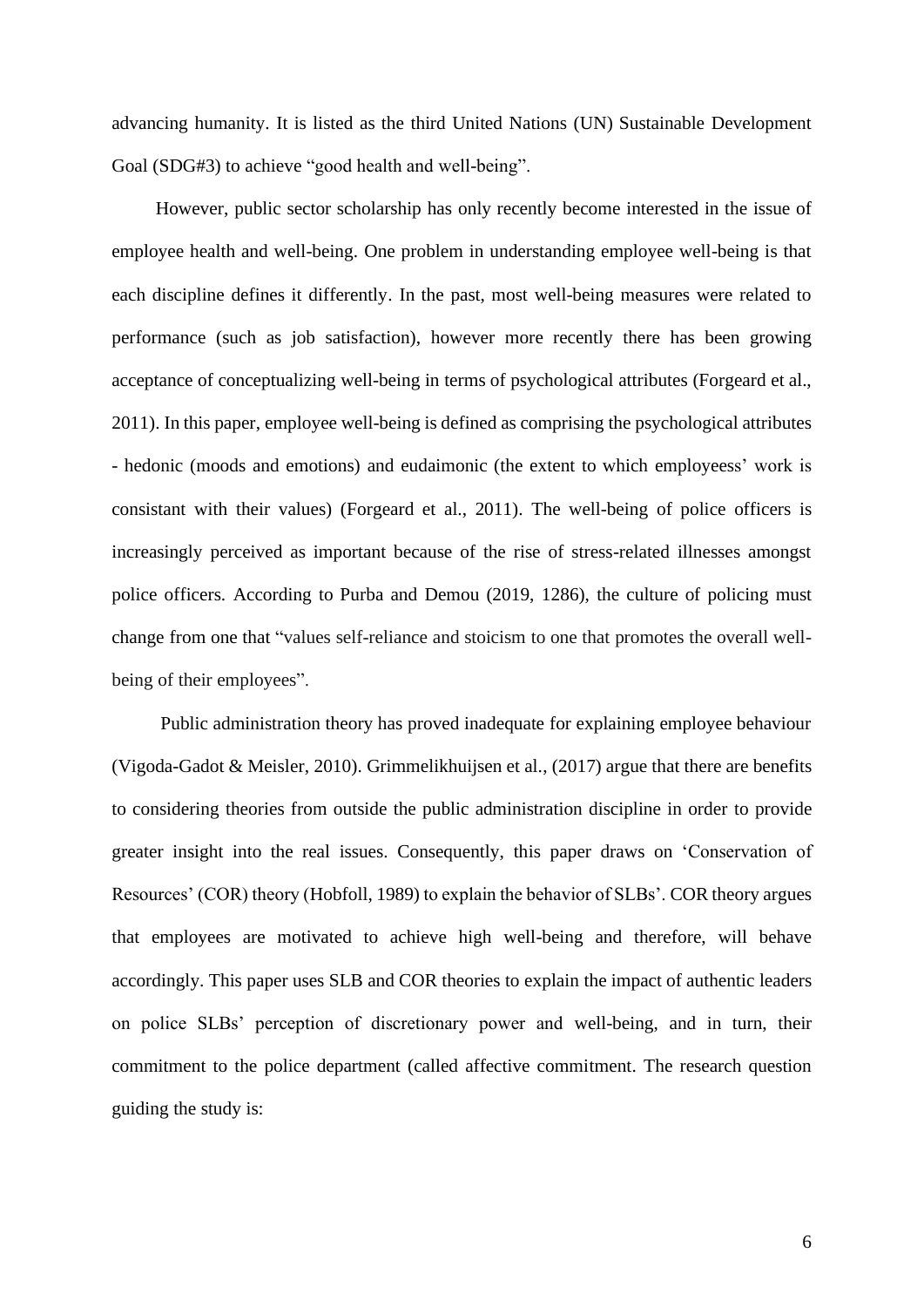- RQ1: *What is the impact of Authentic Leadership on the discretionary power and wellbeing and in turn, the affective commitment of Italian and UK police officers?*
- RQ2: *What are the similarities and differences in the impact of Authentic Leadership, on the discretionary power and well-being and in turn, the affective commitment on Italian and UK police officers?*

The contribution of this paper is that it adds insight into the behaviour of one type of SLB police officers, using COR theory that extends the body of public administration theory by providing a comparative depth of understanding. In particular, the use of a COR theoretical lens provides a more meaningful explanation of the impact of public sector leadership on SLBs' discretionary power and well-being. The paper is structured as below. The next section reviews the extant literature from which hypotheses are derived. Section 3 discusses the research methodology, including the statistical methods used to analyze the data. This is followed by the results, discussion and conclusion.

#### **2. Literature review**

#### 2.1 Street Level Bureaucrats (SLBs) Theory

SLB theory provides an understanding of police officer behaviour when faced with demand outstripping supply. Lipsky (1980) explained that SLBs use their discretionary power to 'cut corners' and establish routines that ration services. These routines help them to cope. However, chronic levels of austerity for the past few decades have changed the work-life of SLBs with pay cuts and increased workloads negatively affecting their motivation and job performance (Esteve et al., 2017). Further, austerity-driven reforms have increased red tape, and increased bureaucracy (Lipsky, 2010; Pollitt and Bouckaert, 2017) and Cordner (2016) argues that in the case of police officers, managers have used red tape and increased bureaucracy to ensure police officer's discretionary was reduced.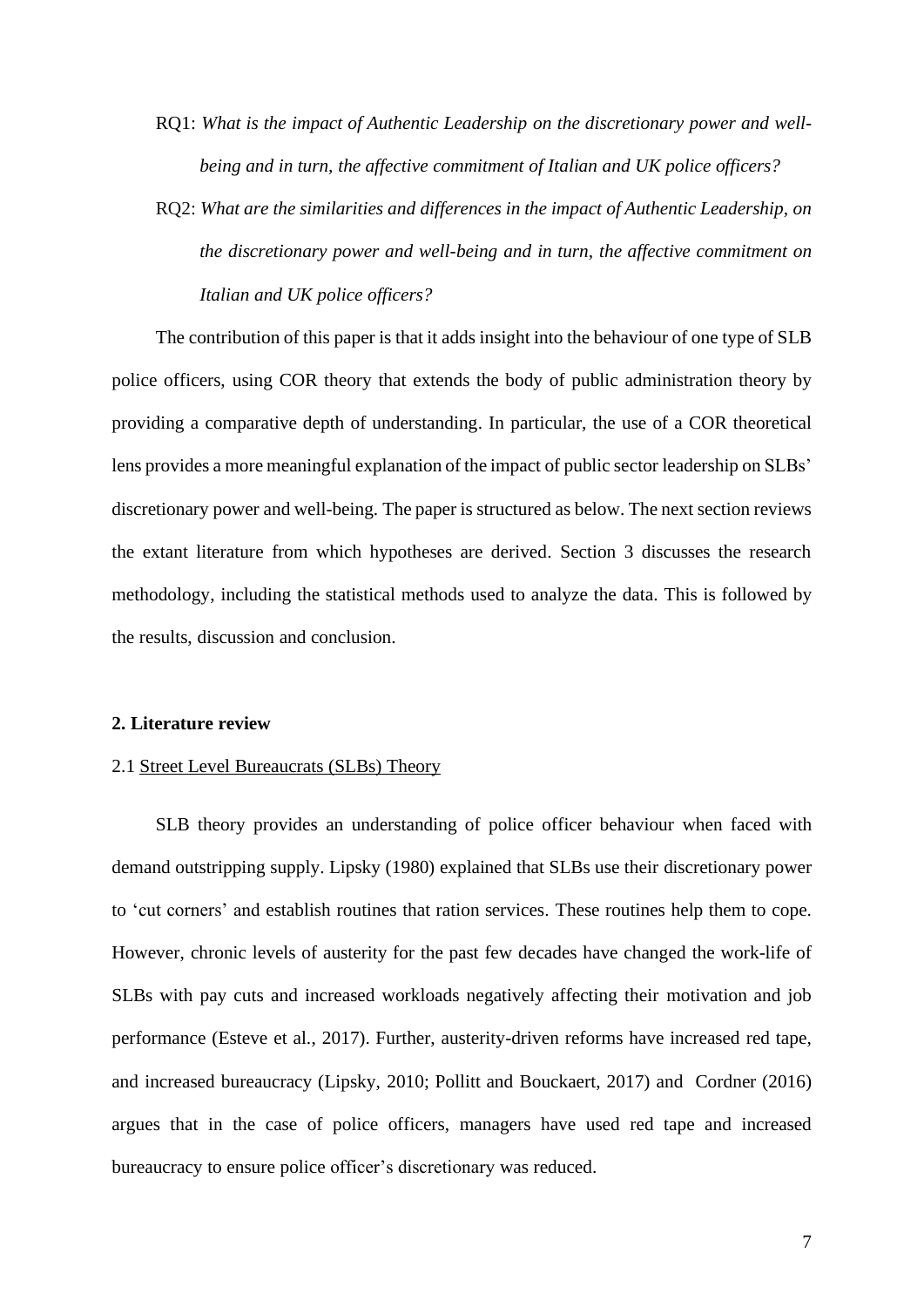One reason that could explain why SLB theory has failed to capture the complexity involved in understanding their behaviour is that public administration research is underpinned by a belief that outcomes are a product of rational decision-making that can explain 'who' gets 'which' services. However, such a belief is flawed because public administration theories do not understand that employee behaviour is influenced by how work tasks affect emotions and well-being. This "… neglect [of] the emotional base of administrative activities … [has led to a lack of empirical research] … in relation to public organization theory" (Vigoda-Gadot & Meisler, 2010, 82). As such Vigoda-Gadot and Meisler (2010, 84) argue that:

… emotions provide another tool for improving performance and may serve as a complementary arsenal in the search for better public services.

For the last two decades, austerity-led reforms have dominated government change agenda, complicating the desire to change service delivery models with significant budget cuts, forcing SLBs to accept agendas such as 'to do more with less' (Pollitt & Bouckaert 2017). Rational public administration fails to explain the widespread use of work harassment, overwork and negative working conditions (Brunetto et al., 2015) in the public sector. Tummers (2017) argues that most research has focused on the impact of discretionary power on clients, rather than the outcomes on SLBs. This paper addresses the gap. It is only by better understanding how leadership behaviours affect SLBs that the public administration discipline can gain real insight.

#### 2.2 Conservation of Resources Theory

COR theory argues that it is an organization's responsibility to ensure that employees have adequate physical, psychological and social resources to do their job (Hobfoll, 2011). Hobfoll (2001) categorizes four types of resources: objects, conditions, personal attribute and energy. The theory argues that employees are motivated to undertake actions that will develop or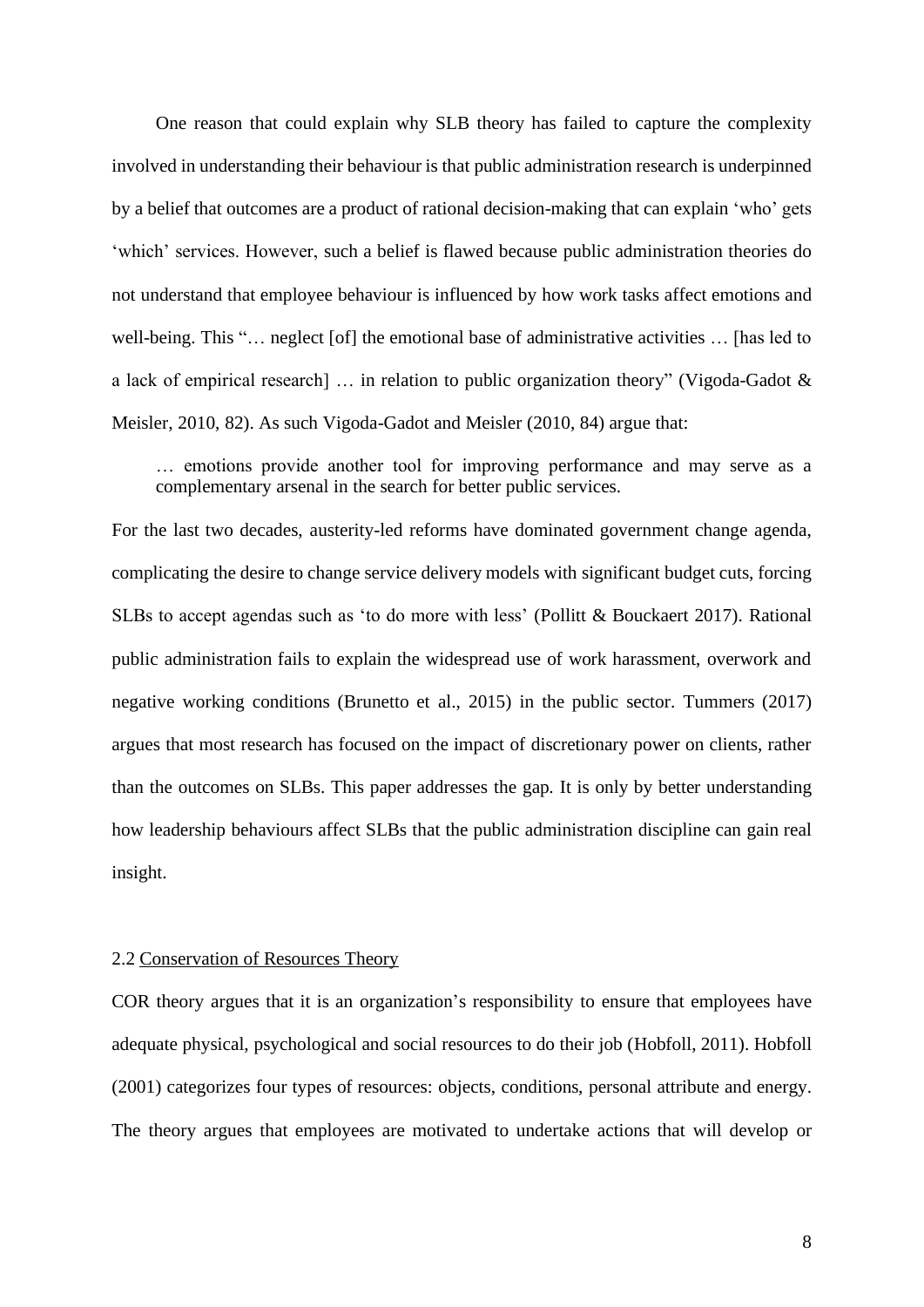conserve their resources to maintain their well-being because of our 'human.behavioral genetics" (Hobfoll et al., 2018, 103). In particular, they argue that:

COR theory posits that stress occurs (*a*) when central or key resources are threatened with loss, (*b*) when central or key resources are lost, or (*c*) when there is a failure to gain central or key resources following significant effort.

This leads to principles that predict how employees will behave. The first principle of COR is that resource losses have a bigger impact than a resource gain (Halbesleben et al., 2014). The reason is because a perceived resource loss generates negative physiological, cognitive, emotional, and social responses (Hobfoll, 2001). The second principle is that "people must invest resources in order to protect against resource loss, recover from losses, and gain resources" (Hobfoll et al., 2018, 105) such as using their savings whilst they look for another job as a way of preserving their existing well-being. The third principle is that when employees perceive a loss of resources is imminent, the value of a resource gain becomes more important (Halbesleben, Neveu Paustian-Underdahl & Westman, 2014). Finally, when employees perceive that their reservoir of resources has been drained, they will act defensively to preserve their well-being, and this could include irrational behaviour. Additionally, resource gain or loss does not exist in a vacuum; instead, the conditions that create or thwart resource growth reflects the prevailing organizational culture either providing 'support' resources – called 'resource caravan passageways' or eroding them (Hobfoll et al., 2018).

The argument examined in this paper is that when poor leadership exists, the conditions exist to promote poor discretionary power, which generates negative physiological, cognitive, emotional, and social responses (Hobfoll, 2001), such as low well-being. Because police officers have low well-being, they conserve their resources, and instead of having a high commitment to their organization, they use their resources to pursue other activities such as sport that is likely to build their well-being. In summary, employees make decisions about whether their organizations are positively contributing or negatively eroding their well-being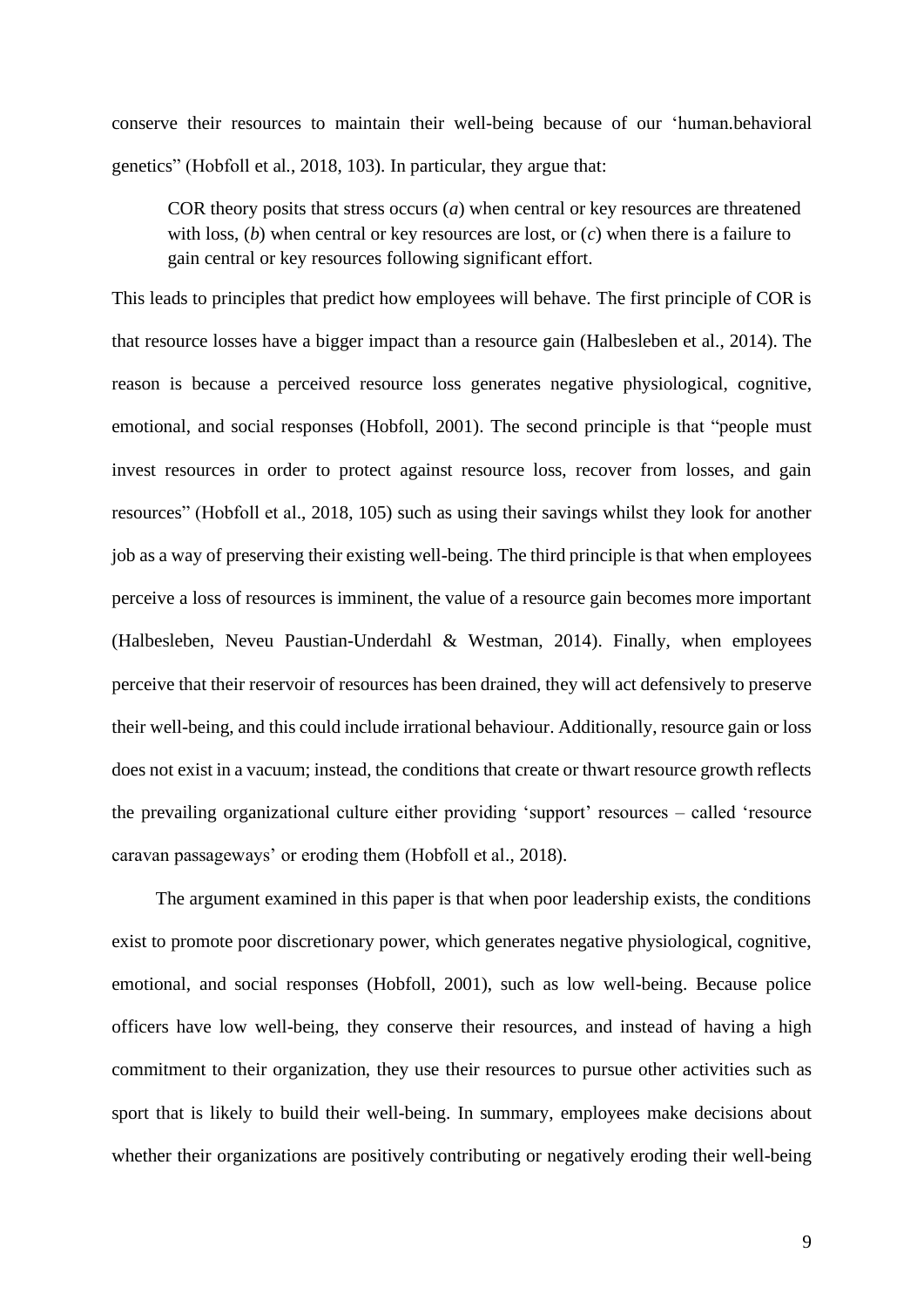and regulate their work behaviour accordingly. The next section examines how one public sector organization uses its leadership and management behaviours to affect the outcomes of its police officers.

#### 2.3 Authentic Leadership (AL)

Authentic leaders are self-aware and consequently solicit advice from relevant stakeholders in a respectful manner, before making ethical, rational decisions. The reality is that many SLBs perceive increasing levels of work harassment, overwork, limited resources and high bureaucracy because of poor public sector leadership behaviour (Van Thielen et al., 2018; Brunetto et al., 2015). In particular, Kellie and Ran (2015) argue that AL embraces the ethical and rational processing dimensions, which are presently missing from public sector leadership. Also missing is relational transparency, which Newman, Guy and Matracci (2009) argue can be enhanced by effective feedback loops, which in turn, enhances police officer wellbeing.

More recently, Lopez et al., (2015) found that AL significantly improved group cohesion and identity of police officers in Spain. In addition, Arnatt and Beyerlein (2014) in a study of the impact of leadership behaviour on USA law enforcement special operations teams identified that it was not enough to policing-specific operational knowledge and skills. In summary, Arnatt and Beyerlein (2014) found that it was authentic leadership behaviours that appeared to strengthen operational performance. Hence, it is important to compare the influence of AL on Italian and English police officers. This is relevant because both nursing and policing can be stressful (Benedek et al., 2007; Purba & Demou, 2019). Using COR theory as a framework, leadership behaviour is evident for the police officer whenever they interact with their supervisor. If poor leadership behaviours are perceived then over time, then it is likely that their well-being will be compromised. If the situation becomes chronic, then it could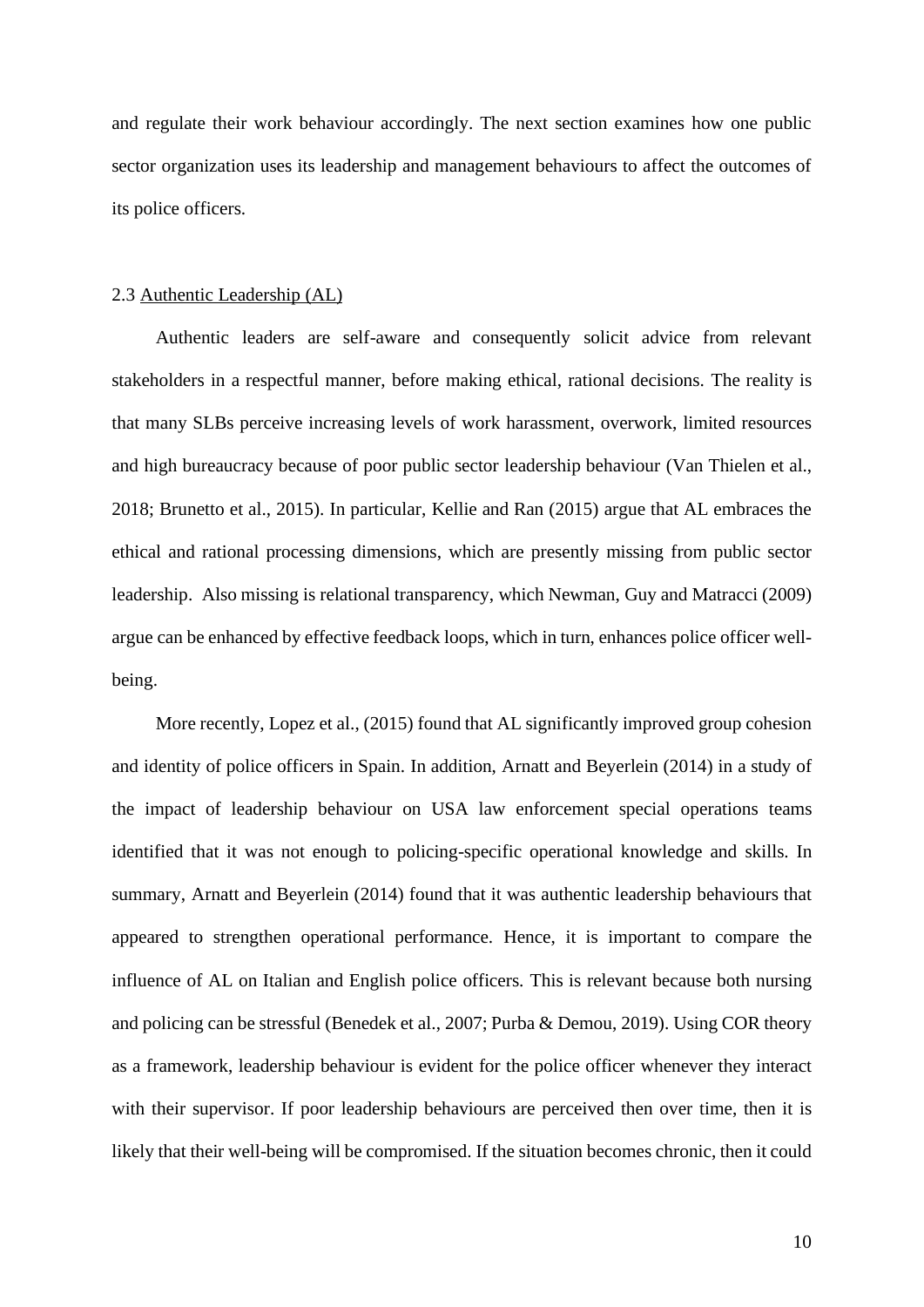force police officers to act according to the fourth principle and reduce their energy at work as a way of preserving their well-being, and re-focusing their energy away from work.

#### 2.4 Discretionary Power

.

Discretionary power refers to an SLBs perception of choice in determining 'who' and 'what' clients will receive (Lipsky, 1980). Discretionary power is defined as a process for sharing of power to ensure employees perceive self-efficacy (Spreitzer, 1995, 2007). However, Wong and Laschinger (2014, 947) argue that:

"The biggest challenge for establishing empowering workplaces may reside in the role of effective leadership."

They found that AL was a significant predictor of empowerment for Canadian nurses (Wong & Lasinger, 2014) and therefore, we expect to replicate the same relationship for Italian and English police officers.

# *H1: Authentic Leadership behaviour is associated with high discretionary power for police officers.*

Additionally, one of the aims of NPM was to standardize service delivery, and that involved reducing the discretionary power of SLBs. Whilst the belief was that the discretionary power of police officers was lower in those countries that have implemented NPM reforms; Brunetto et al. (2017) confirmed this finding for Australian police only. It was not confirmed in the case of USA police officers. The explanation was that whilst the USA is a core-NPM country, at the time of the research, the reforms had been implemented only at the upper levels of the police hierarchy, leaving the discretionary power of police officers relatively untouched (Shane, 2011; Brunetto et al., 2017a, b). However, it is expected that English police officers will perceive a similar discretionary power compared to Australian police officers because both are core-NPM countries. It, therefore, should have lower discretionary power compared with Italian police (NPM-laggard). The hypothesis is: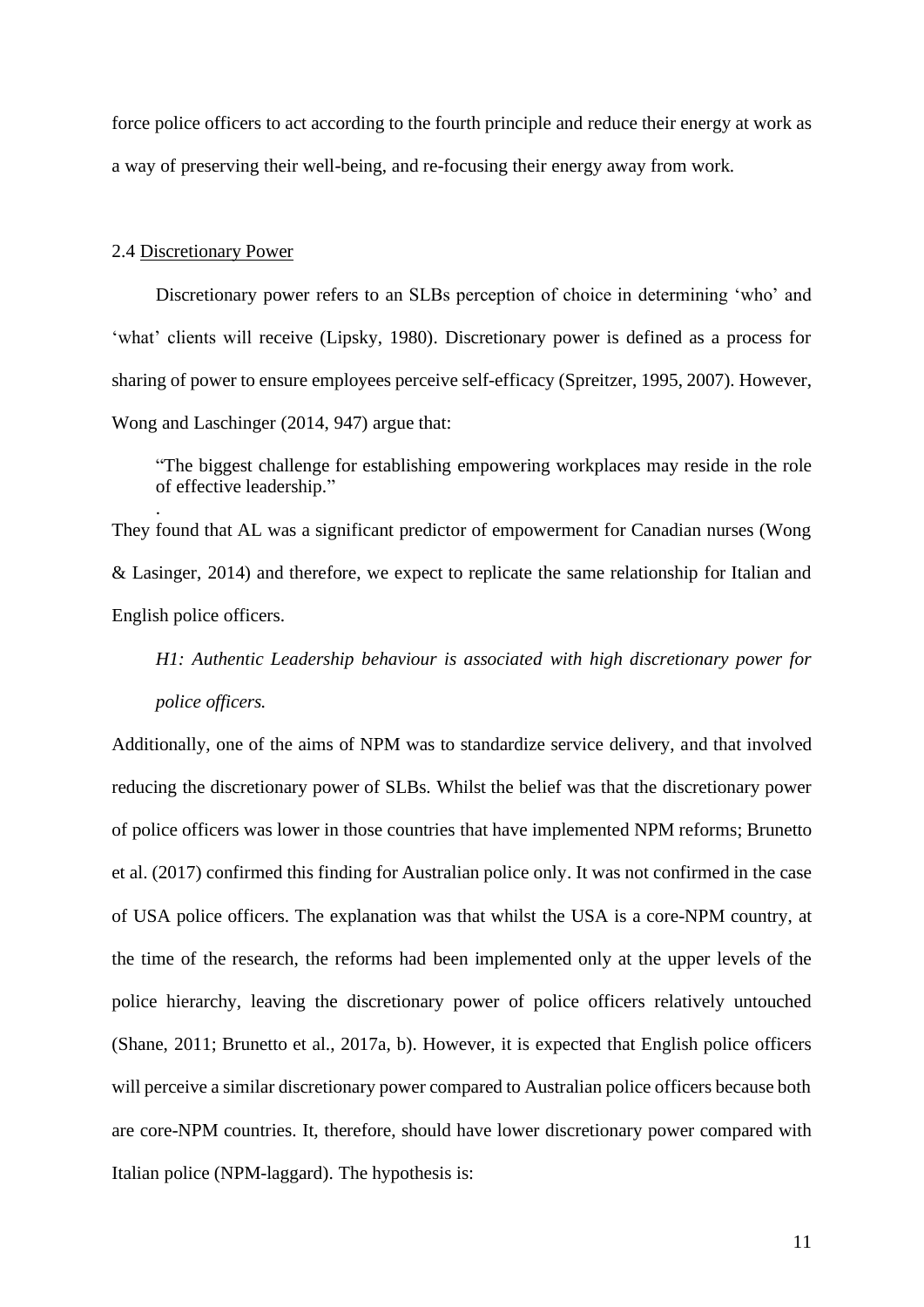*H2: Italian police officers are likely to have higher discretionary power compared with English police officers.*

#### 2.5 Employee Well-being

At stated, previous research has conceptualized well-being in multiple. The limitation of previous studies about how leadership behaviours affect well-being is that they have:

…largely neglected research on employee health and well-being in favor of employee performance … employee well-being has generally not been considered as an important outcome in and of itself … the impact of a leader's behavior on employee well-being is underdeveloped and narrowly-focused" (Inceoglu, Chu, Plans & Gerbasi, 2018, 179).

As stated, we adopt Forgeard et al. (2011) and Brunetto et al. (2011) conceptualization, which comprises the hedonic dimension and the eudaimonic dimension (Brunetto et al., 2011, 2016, Forgeard et al, 2011). As such it seeks to capture "the quality of working lives, and it may be seen as a major determinant of productivity at the individual, enterprise, and societal levels" (Schulte & Vainio 2010, 422). Using the COR lens, high well-being is achieved when "individuals have the psychological, social and physical resources they need to meet a particular psychological, social and/or physical challenge" (Dodge et al., 2012, 230). In terms of SLBs, Brunetto et al. (2018) identified that high discretionary power predicted high wellbeing for nurses in Australia, Italy and the UK. We, therefore, expect to replicate a similar relationship for police officers, because in terms of COR theory, if SLBs have enough resources they are likely to perceive discretionary power, which they are likely to interpret as positive and this is likely to build their sense of well-being.

#### *H3: High discretionary power is associated with high employee well-being.*

Research has been undertaken, which compares the well-being of different types of employees in different countries. For example, in Australia, police SLBs perceive lower well-being compared with nurses (Brunetto et al., 2014). However, a comparison of nurses' well-being in Australia, UK and Italy identified that UK healthcare SLBs scored the lowest (Brunetto et al.,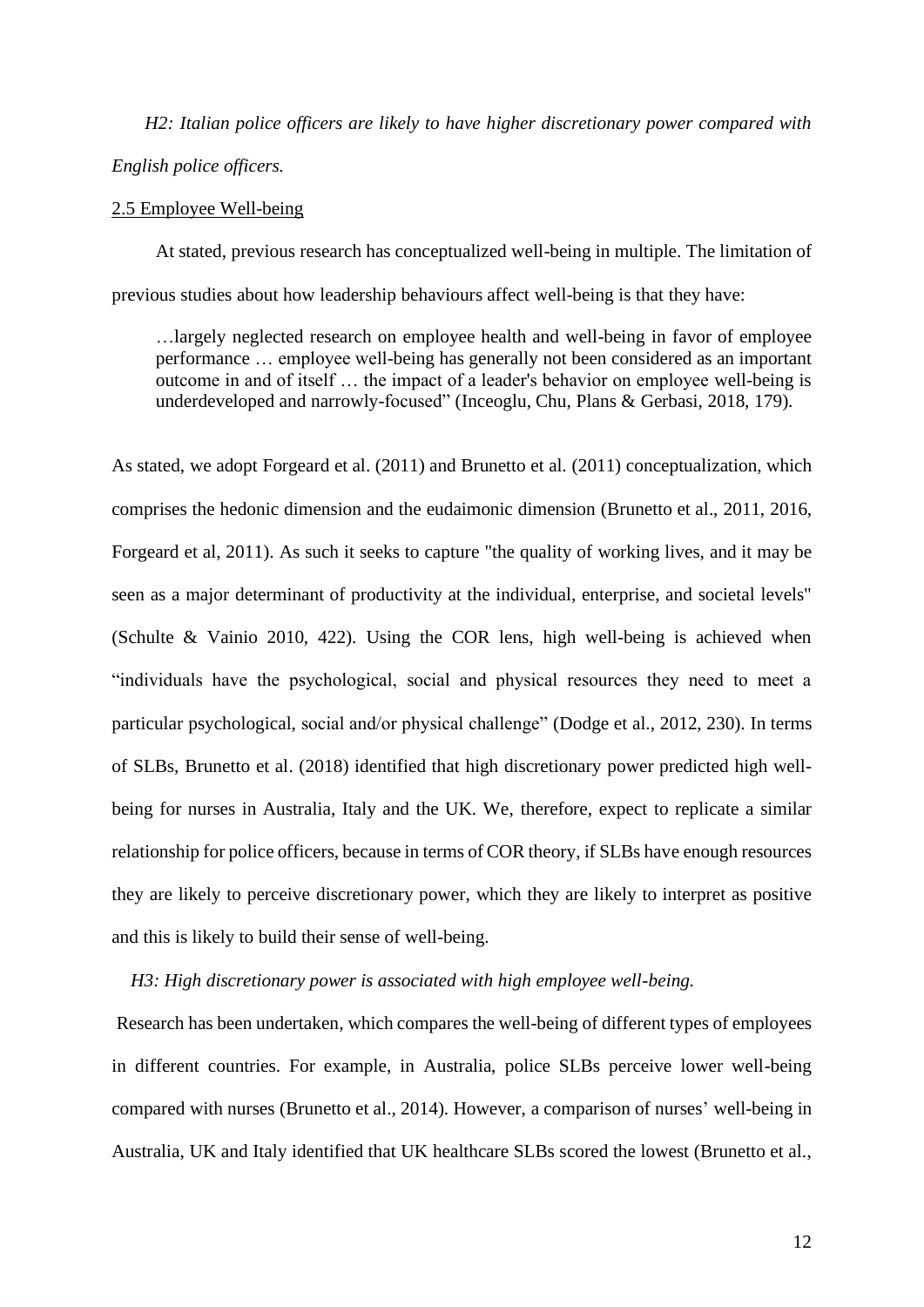2017). In terms of police officers, Maltese police officers have a lower well-being compared with USA police officers (Farr-Wharton et al., 2016). Based on this comparison, we expect Italian police officers to perceive higher well-being compared with UK police officers.

*H4: Italian police officers are likely to have higher well-being compared with English police officers.*

#### 2.6 Affective Commitment

Affective commitment refers to employee identification with, and emotional attachment to an organization (Allen and Meyer, 1990). Farr-Wharton et al. (2016) found that police officers had low organizational commitment in the USA and Malta. Suggesting that in terms of COR theory, neither organization had provided the resources to build their well-being. Similarly, Brunetto et al. (2014) identified a comparable situation for Australian police officers. Conway et al. (2014) suggest that years of austerity led change has channelled UK SLBs to perceive broken psychological contracts, in turn, reducing their affective commitment. In terms of COR theory, a perception of a broken psychological contract is likely to lead to a fall in well-being (H5). Interestingly, it did not change their commitment to their colleagues or the public. The last COR principle suggests that the result of such actions over time is likely to be a reduction in work commitment in an attempt to preserve their well-being (H5). For this reason, we expect affective commitment to be low in both countries because austerity-driven funding models have reduced the number of SLBs per capita in most countries (Esteve et al., 2017) (H8). On the other hand, those employees who are satisfied with their leaders and are committed to the organization , also tend to have low turnover (Azanza, Moriano, & Molero, 2013) (H7). These hypotheses address a gap in the literature about how authentic leadership impacts SLBs. The hypotheses are:

*H5: High well-being is associated with high affective commitment.*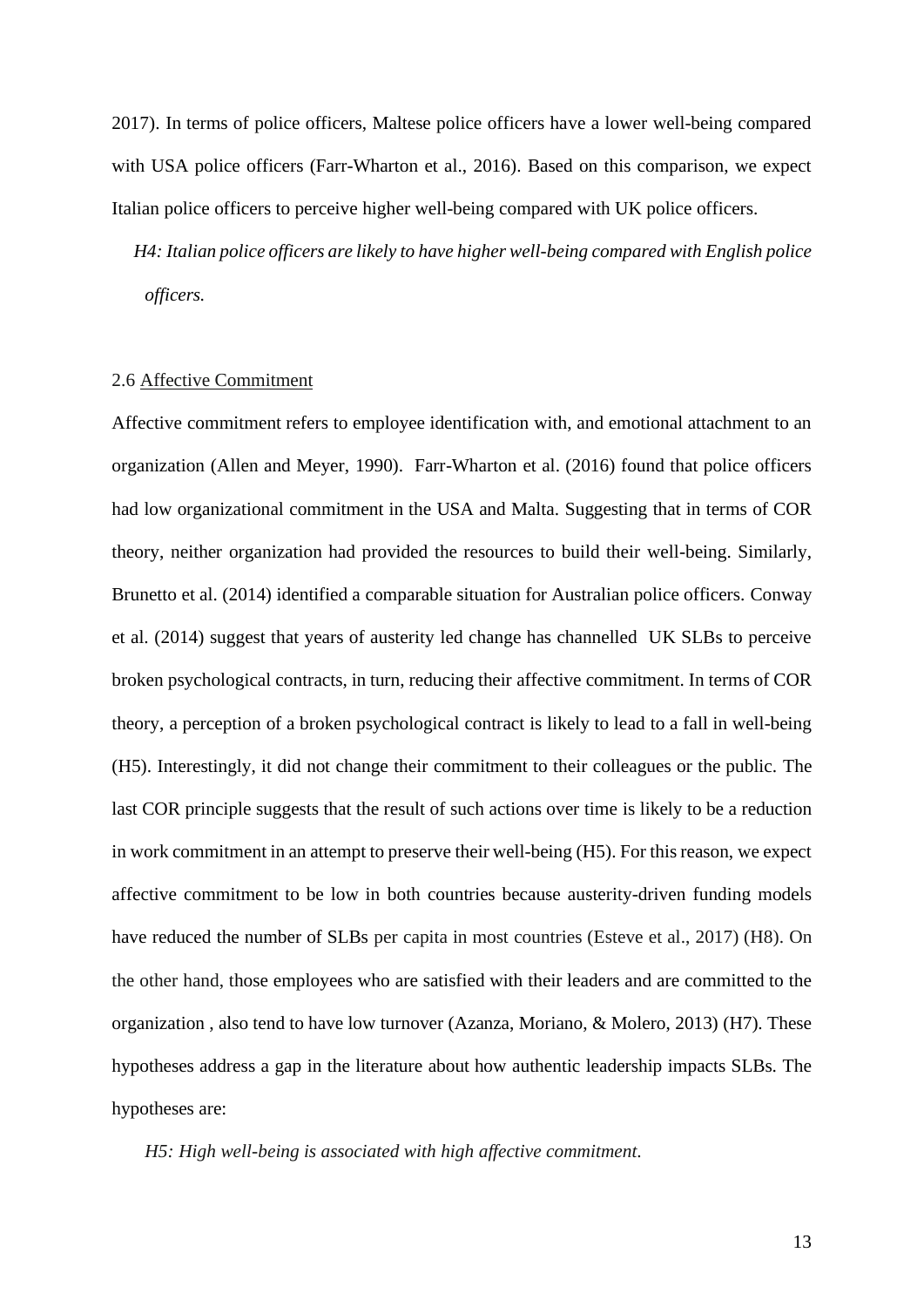*H6: High discretionary power is associated with high affective commitment.*

*H7: Well-being mediates the relationship between AL and affective commitment.* 

*H8: Both UK and Italian police officers have low affective commitment to their organizations.* 

#### **3. Research Methods**

*Population:* The sample of UK police officers came from a region in the North of England where over 5000 police officers are stationed. The sample of Italian police officers came from the Veneto region in the North of Italy, servicing a comparable population and size.

*Survey:* A paper survey comprising validated instruments was distributed to 500 police officers in one region of Italy and the UK. In total, the Italian sample was n=220. However, only 203 surveys were useable (response rate of 44%). The UK sample was n=238. However, only 228 surveys were useable (response rate of 46%).

*Participants:* The Italian sample comprised 165 males, and 55 females, 131 (almost 60%) were aged 33 years of age or less (Gen Y); 72 aged between 34 – 48 years of age and 11 aged over 48 years of age. In terms of their rank, 136 were constables, 13 were sergeants, and the remaining 39 were inspector or above (17 failing to disclose). The UK sample comprised 146 males, 84 females (8 did not disclose); of which 144 (almost 50%) were aged less than 33 years of age (Gen Y); 88 were aged between 34 -47 years of age, and 23 (almost 10%) were aged over 48 years of age. In terms of rank, 217 (over 90%) were constables, 17 were sergeants, and 2 were inspectors or higher (2 did not disclose).

#### *Measures, Instrument reliability and validity*

*Instruments:* We used validated scales to operationalize the structural model. These were each measured on a six-point Likert-type scale, ranging from  $1 =$  strongly disagree' to  $6 =$  strongly agree.*'Authentic Leadership* was measured using the 8 item Authentic Leadership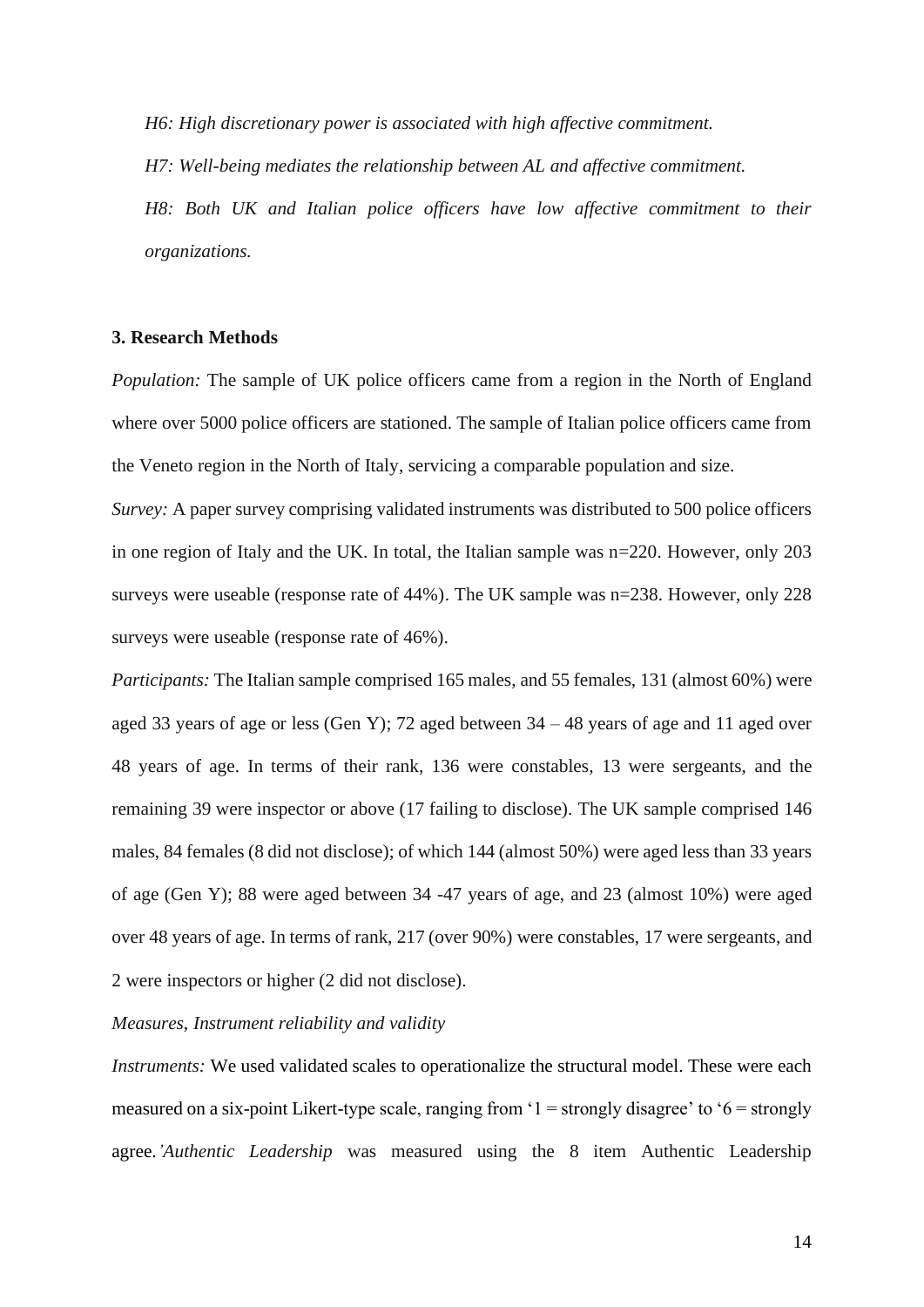questionnaire developed by Walumbwa et al. (2008). *Discretionary power* was one of four scales developed by Spreitzer (1995) to capture employee psychological empowerment. *Employee well-being* was measured using a four-item scale developed by Brunetto, Farr-Wharton, and Shacklock (2011). An example includes 'Overall, I am reasonably happy with my work life'. To measure *Affective commitment* an eight-item scale developed by Allen and Meyer (1990). A sample item is, 'I feel a strong sense of belonging to my organization'. Items displayed appropriate normality evidenced by skewness and kurtosis scores of between -2 and +2. A Harmon's single factor test was applied to the data and evidenced that 38% of the variance is explained by one factor – indicating a low likelihood of common method bias.

 In preparation for path and latent mean model comparison, confirmatory factor analysis was assembled. The correlation for the reverse-coded item within affected commitment was low (below .5 after inversion), for both the Italian and UK sample. As such, the item was omitted. Additionally, the modification indices noted that the model could be improved with the inclusion of covariance between Authentic Leadership items 1 and 2, 6 and 7, and Affective Commitment Items 1 and 2 (for both samples). The resultant models had an appropriate fit. The Italian sample had a Chi-Squared over Degrees of Freedom metric of 1.929 (appropriate below 5), a Corrected Fit Index of .94 (optimal over .95, but acceptable over .9), a Tucker-Lewis Index of .93 (optimal over .95, but acceptable over .9), and a Root Mean Square Error Approximation of .068. Similarly, the UK sample had Chi-Squared over Degrees of Freedom metric of 1.934, a Corrected Fit Index of .95, a Tucker-Lewis Index of .94, and a Root Mean Square Error Approximation of .064. For the Italian sample, the instrument reliability, as well as the convergent and discriminant validity was good. The composite reliability (CR) (appropriate over .7), average variance extracted (AVE) (appropriate when above .5), the Maximum Squared Variance (MSV) (appropriate when below the AVE), and the inter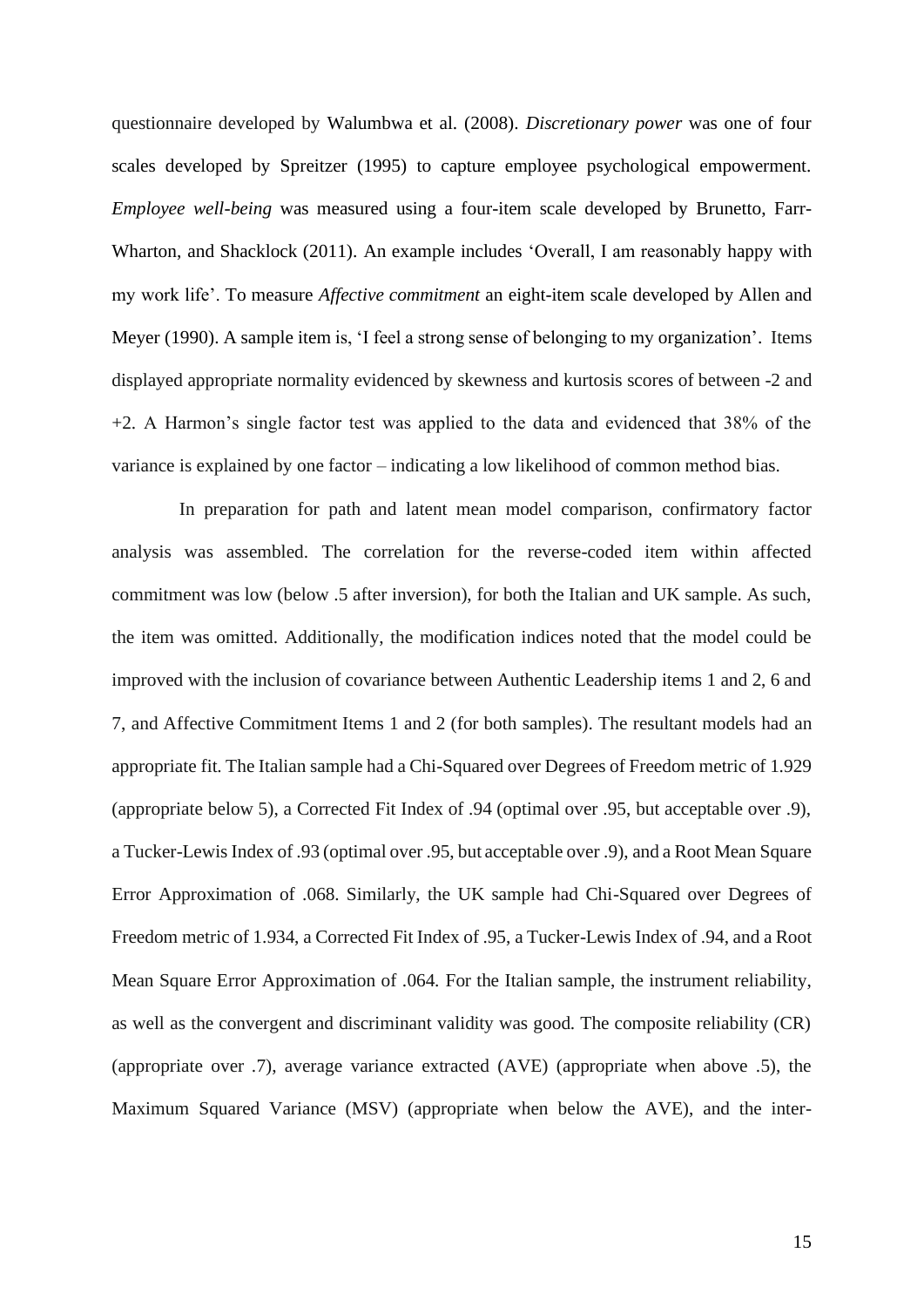construct correlations (appropriate when the Square Root of the AVE is greater than the interconstruct correlations), for both samples, is displayed below.

## **4. Results**

The analysis for latent mean equivalent testing may be conceptualized around three analytical steps (Byrne, 2016). The first compares the equivalence of factor loadings across the two groups by comparing the ΔCFI metric. The CFI for the UK model was .950, and the Italy model was .943, leaving a ΔCFI of .007. This is lower than the cut off of .01. Byrne (2016) recommends the ΔCFI test as an appropriate tool for comparisons factoring in low sample sizes (as per the case in this analysis). The conclusion from this test is that the factor loads are invariant across the two groups. The second step in latent mean equivalent testing examines the mean differences of the latent constructs across the two groups, an important process for testing components of the hypotheses. Table 1 highlights the mean difference between the UK and Italian samples. The mean difference analysis indicates that the UK has significantly higher Authentic Leadership and Affective Commitment and significantly lower Well-being. On the other hand, discretionary power is equivalent across both groups.

The final step of analysis examined the differences in the path models between the two groups. Figure 1 below highlights the standardized regression weights of the hypothesized paths for both samples, in addition to the  $R^2$  values. The  $\Delta X^2/df$  of the constrained and unconstrained model was  $23.34/16$ , which is no significant ( $\rho$ =.105), that the models were equivalent; however, the paths possessed variations across the two groups. The proceeding table (Table 2) indicates the results from the bootstrapped mediation testing method, highlighting the direct and indirect effects.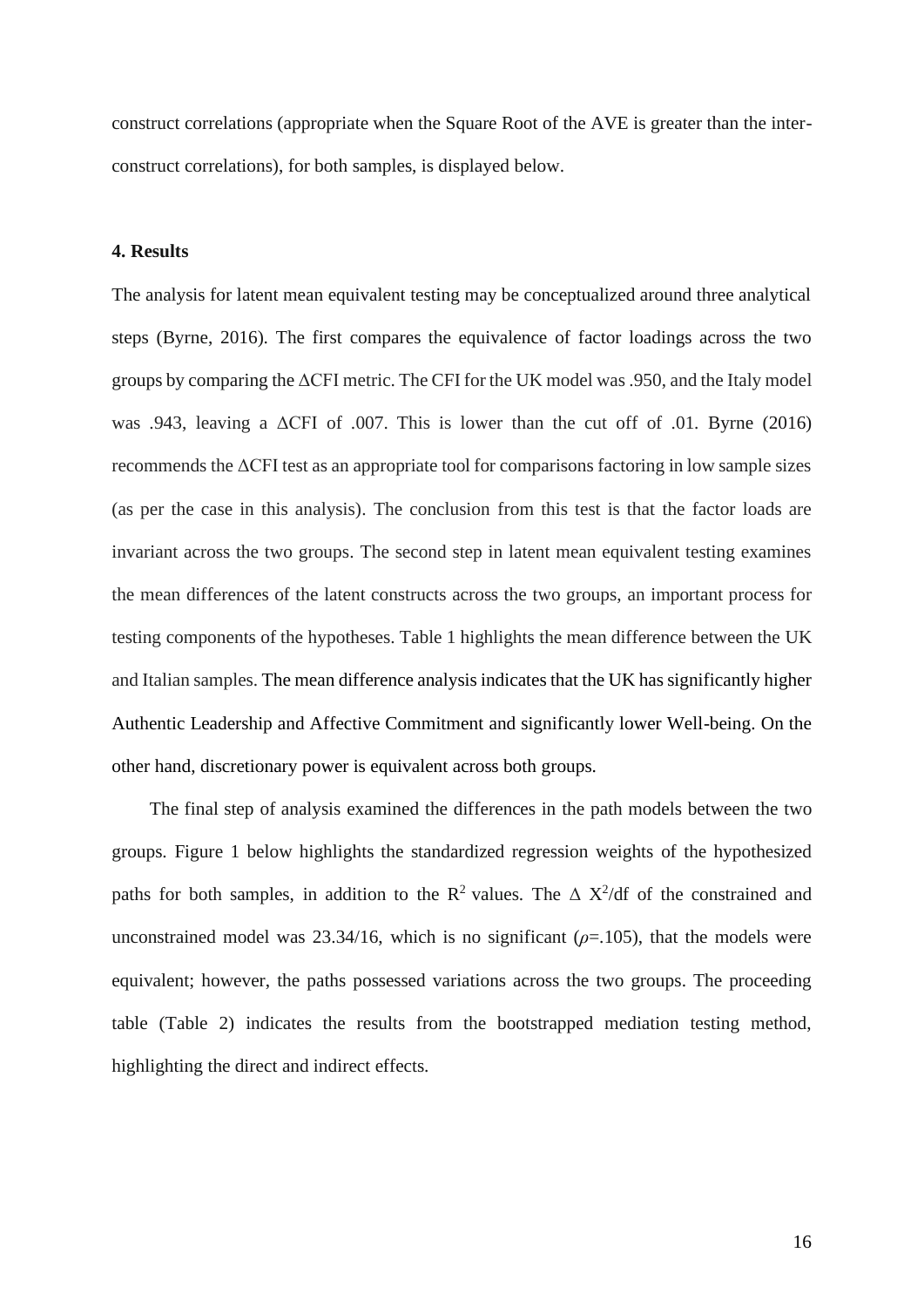#### 5. **Discussion**

This paper aims to explain the behaviour of police officers in Italy and the UK. The reason for the comparison is that the UK is typical of a core–NPM country that has implemented many reforms and Italy is an example of a NPM-laggard country where few reforms were implemented (Pollitt & Bouckaert, 2017; Politt & Dan, 2011). The paper used SLB and COR theories to firstly examine and compare the impact of authentic leadership on the discretionary power and well-being and in turn, the affective commitment of police officers.

The path and mean analysis show that all but three of the hypotheses are supported. Overall, there is a significant path from Leadership to Discretionary Power to Employee Wellbeing to Affective Commitment – at least for the Italian sample. The UK sample does not have a significant link between leadership and discretionary power. Hence, H1 is only partially accepted. There are also significant differences across the variables except for discretionary power. The discretionary power of UK and Italian police officers are similarly low; hence H2 is rejected. Also, whilst both countries had low commitment, Italian police officers are significantly more committed compared with UK police officers, rejecting hypotheses H8.

Based on SLB theory, past research about police SLBs shows that they have discretionary power to make decisions about 'who' gets 'what' as a coping measure for dealing with the problem that demand exceeds supply (Lipsky, 1980). However, decades of austerity-led reform has reduced the discretionary power of SLBs, especially that of police officers. Past research suggested that one factor negatively affecting their perception of discretionary power is the quality of leadership behaviours (Cordner, 2016; Cronin et al., 2017). However, in this study, the variance of leadership behaviours accounted for only a small part of the discretionary power of police officers (2% for UK police and 8% for Italian police), and the impact of leadership on the discretionary power of UK police officers was not significant; hence H1 is only partially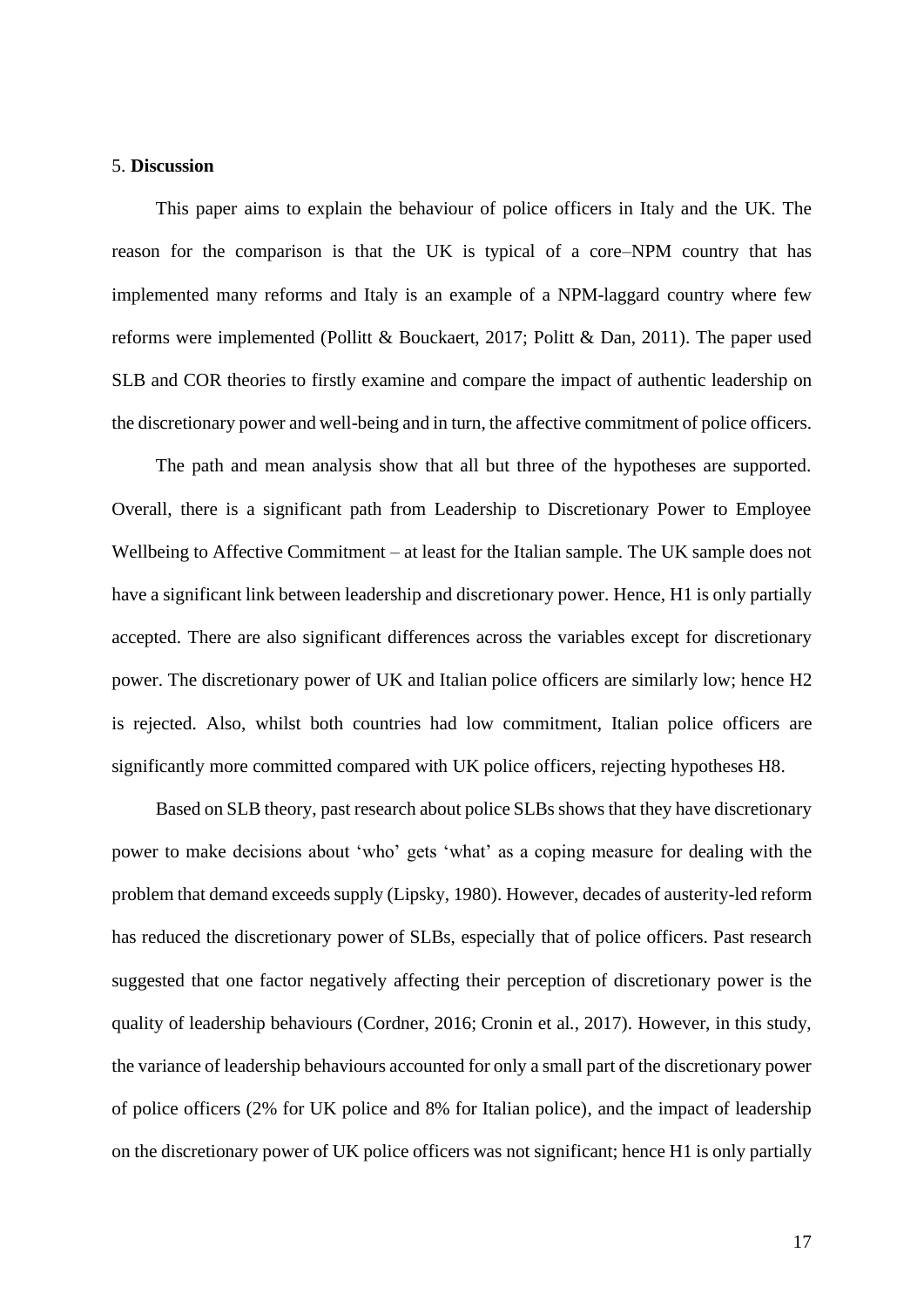accepted in the case of Italian police only. This is at odds with previous research by Farr-Wharton et al. (2016) concerning USA and Maltese police officers as well as Arnatt and Beyerlein's (2014) findings about USA special forces They argued that effective leadership was essential for ensuring empowering workplaces.

Additionally, as stated, in this paper, there was no difference in the discretionary power of police officers in Italy and the UK, hence H2 is rejected. One potential explanation could be that only the impact of authentic leadership was tested, and the findings may have been different if the impact of autocratic leadership was examined because this is the type of leadership found in low quality workplaces (De Hoogh et al., 2015). On the other hand, as expected, there were significant paths from leadership to well-being and from discretionary power to well-being, with evidence of discretionary power partially mediating the path from AL to well-being for Italian police officers. The variance of AL and discretionary power explained over a third of Italian police officers well-being, compared with just over a quarter of the well-being of UK police officers, in turn supporting H3. These findings are somewhat consistent with the findings from a meta-analysis by Purba and Dermou (2011, 2) that identified the stressors affecting the well-being of police officers. They identified the occupational stressors having the most negative impact on police officers' well-being as the:

… lack of support from superiors and organization, long working hours, inadequate work schedule, high mental/intellectual demand, job demand, organizational climate, organizational culture and low decision latitude [discretionary power].

In contrast, in this paper, the impact of leadership behaviours (which largely determines the level of resources available to SLBs) did not have a direct effect.

Using an SLB theoretical lens, these findings suggest that police officers perceive some discretionary power, which is consistent with past research by Cordner (2016) and Cronin et al. (2017). The significant path between discretionary power and well-being is consistent with previous research for another type pf SLB – nurses. For example, Brunetto et al. (2018) found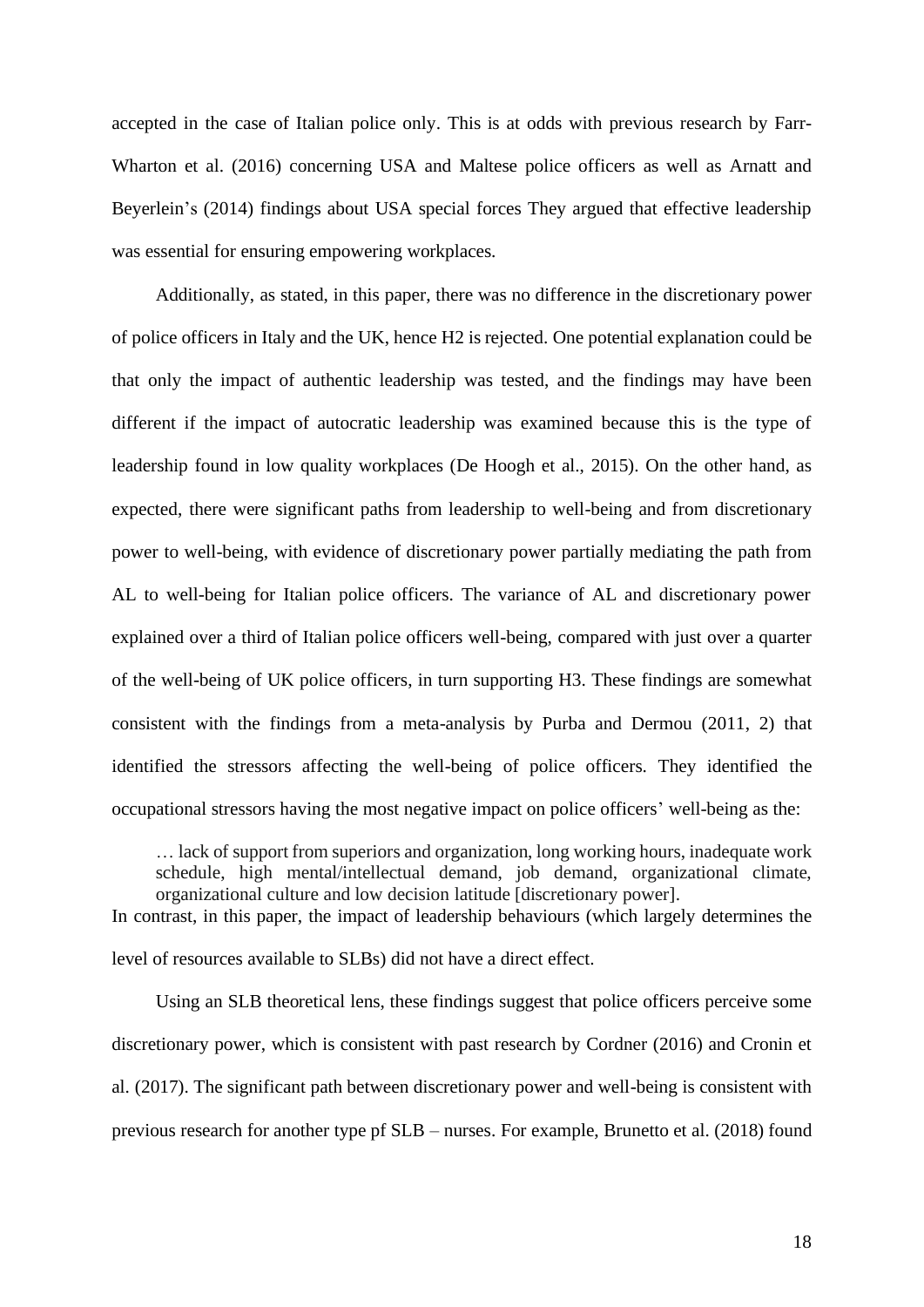that discretionary power significantly affected the well-being of nurses in the UK, Australia and Italy.

As expected, both the UK and Italian police officers perceived limited well-being. H4 is supported because, as expected, the Italian police officers perceived higher well-being compared with UK police officers. These findings are consistent with COR theory because when SLBs perceive only limited resources (evident in their perception of low discretionary power), and consequently, it is likely to negatively impact their sense of well-being (the fourth principle of COR).

 Additionally, it was expected that police officers would have low affective commitment. However, the UK police officers had significantly lower commitment compared with the Italian police officers (non-commitment) - suggesting that the organization has a problem with police morale. While these findings are consistent with the low commitment of SLBs to the organization (Pollitt & Bouckaert, 2017; Esteve et al, 2017; Brunetto et al, 2015), these findings are troubling for an organization that expects its employees to put their 'life on the line' to protect society. However, it may be a similar situation to Conway et al. (2014), where a perception of a broken psychological contract had likely led to a fall in employee wellbeing; but does not affect their commitment to their colleagues or the public – only the organization. Consequently, until those who manage police officers use leadership models likely to support and enhance their well-being, rather than using an austerity-driven resourcing focus, police officers will likely perceive falling commitment to their police organization. These findings do suggest that the work context for police officers is changing because of increased work intensity.

The limitation of this paper includes the use of cross-sectional, which is always susceptible to common method bias (Podsakoff et al., 2003). However, a CLF was included,

19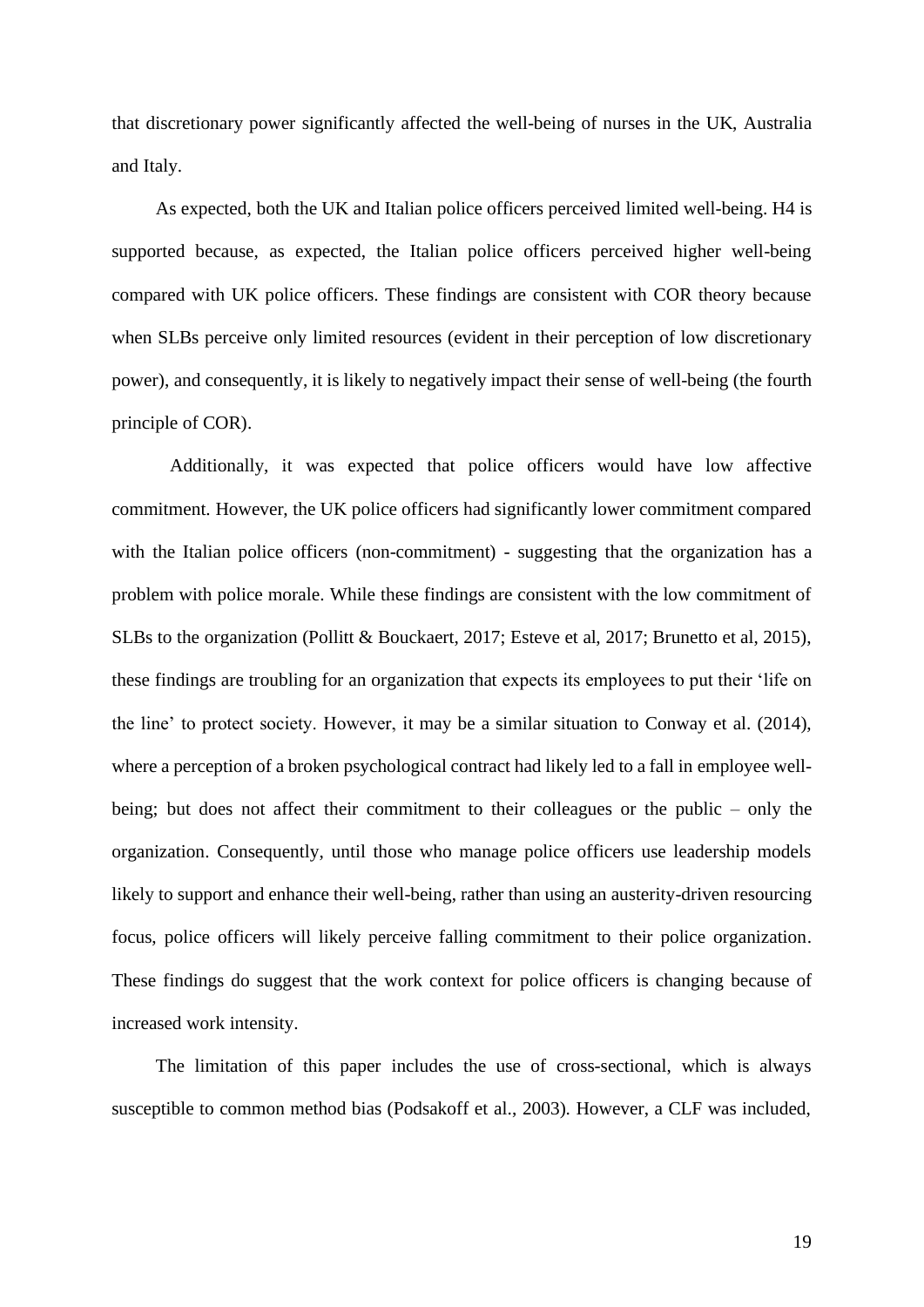and several items that were explained by common method variance were controlled, as per George and Pandey's recommendations (2017).

#### **6. Conclusion**

Two theoretical lenses have been used in this paper to explain the behaviour of police officers. The findings challenge the perspective that SLBs have discretionary power to make decisions about 'who' gets 'what'. Police officers in both a core-NPM country and an NPMlaggard country perceive minimal discretionary power. It seems likely that decades of austerity-led selective reforms have changed the work context of SLBs, as argued by Esteve et al. (2017) and Brunetto et al. (2018). The findings about employee well-being add further weight about the lack of suitability of existing public administration theories that neglect the emotional basis of employees (Vigoda-Gadot & Meisler, 2010; Tummers, 2017). On the other hand, in line with Grimmelikhuijsen et al., (2017) suggestion, this paper used COR theory from the psychology disciple to explain SLB outcomes. Far more research about the type and impact of leadership on SLB outcomes is required. More research is required to examine how to ensure high well-being amongst different types of SLBs, especially police officers and the use of theories from Psychology may provide a complementary research framework.

In this paper, the use of COR theory (Hobfoll, 1980; 2011, Hobfoll et al. 2018) provided greater insight into how a lack of perceived resources (such as discretionary power) explains employee well-being. In this case, it seems likely that, especially in the case of UK police officers, police officers have withdrawn their commitment to the organization as a way of preserving their well-being. If they do not, they are likely to become a 'burnout' statistic (Hobfoll et al., 2018). The surprising finding is that there is no evidence of a direct impact from authentic leadership behaviours for UK police officers and only a minimal impact for Italian police officers. One explanation is that autocratic leadership behaviours dominate policing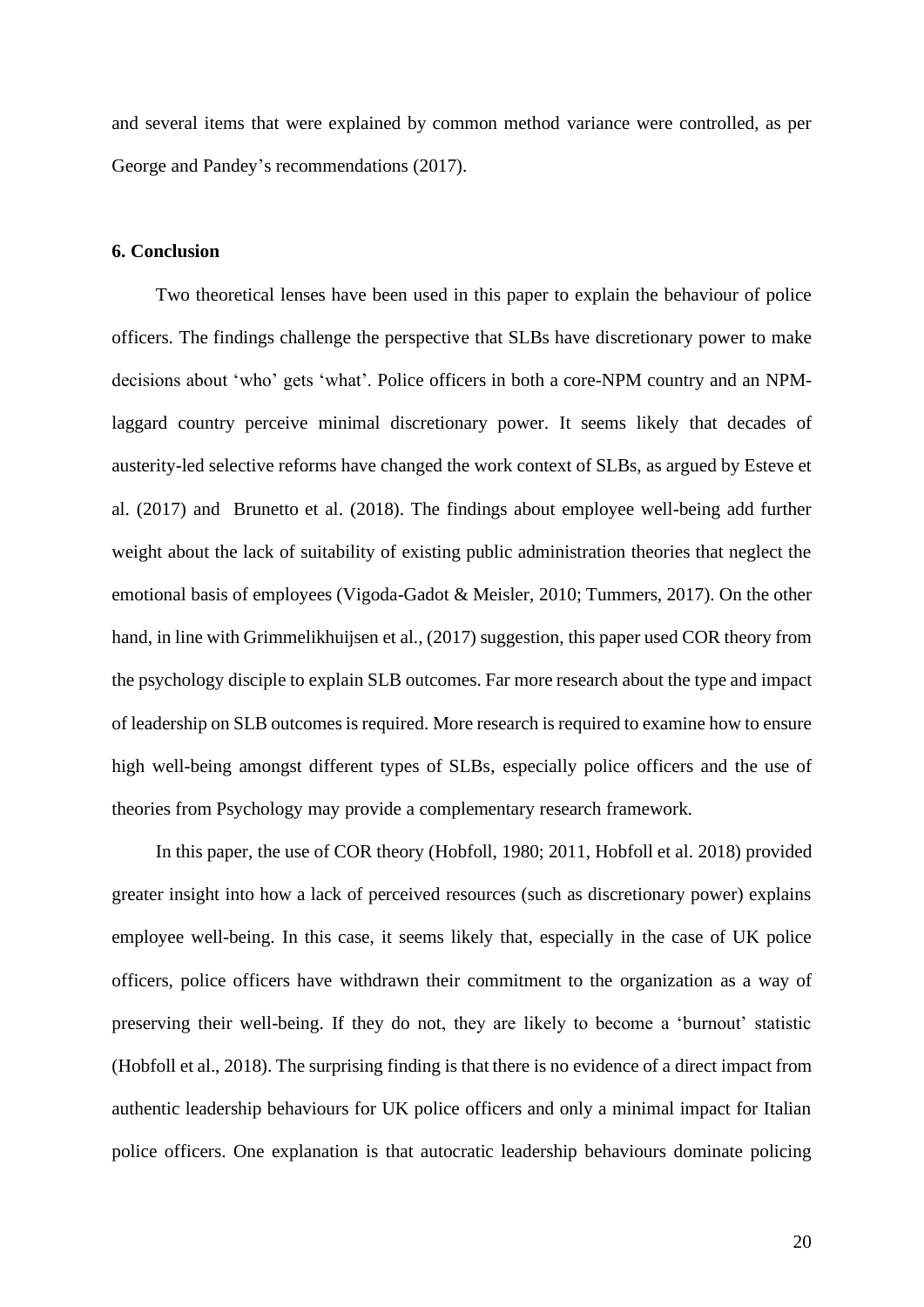because of the command structure of policing (Cordner, 2016). This paper did not test for such behaviour. Further studies should consider examining SLBs behaviour using complementary research frameworks along with traditional public administration theories to build an evidencebased blueprint from which those who manage SLBs can develop effective ways of achieving high performance and well-being outcomes simultaneously, even under conditions of austerity.

The implication for policing is that the quality of the supervisor-police officer relationship matters in determining their outcomes. Those managing police officers must be upskilled in authentic leadership behaviours so as to support and enhance their well-being and promoted greater commitment to their organization Hence training managers in using authentic leadership behaviours will promote better relationships (Brunetto et al, 2019). Effective relationships will support police officers' to preserve their wellbeing. New leadership models that prioritize employee well-being above efficiency are required to ensure police officers have the physical, psychological and emotional resources are required to perform their job well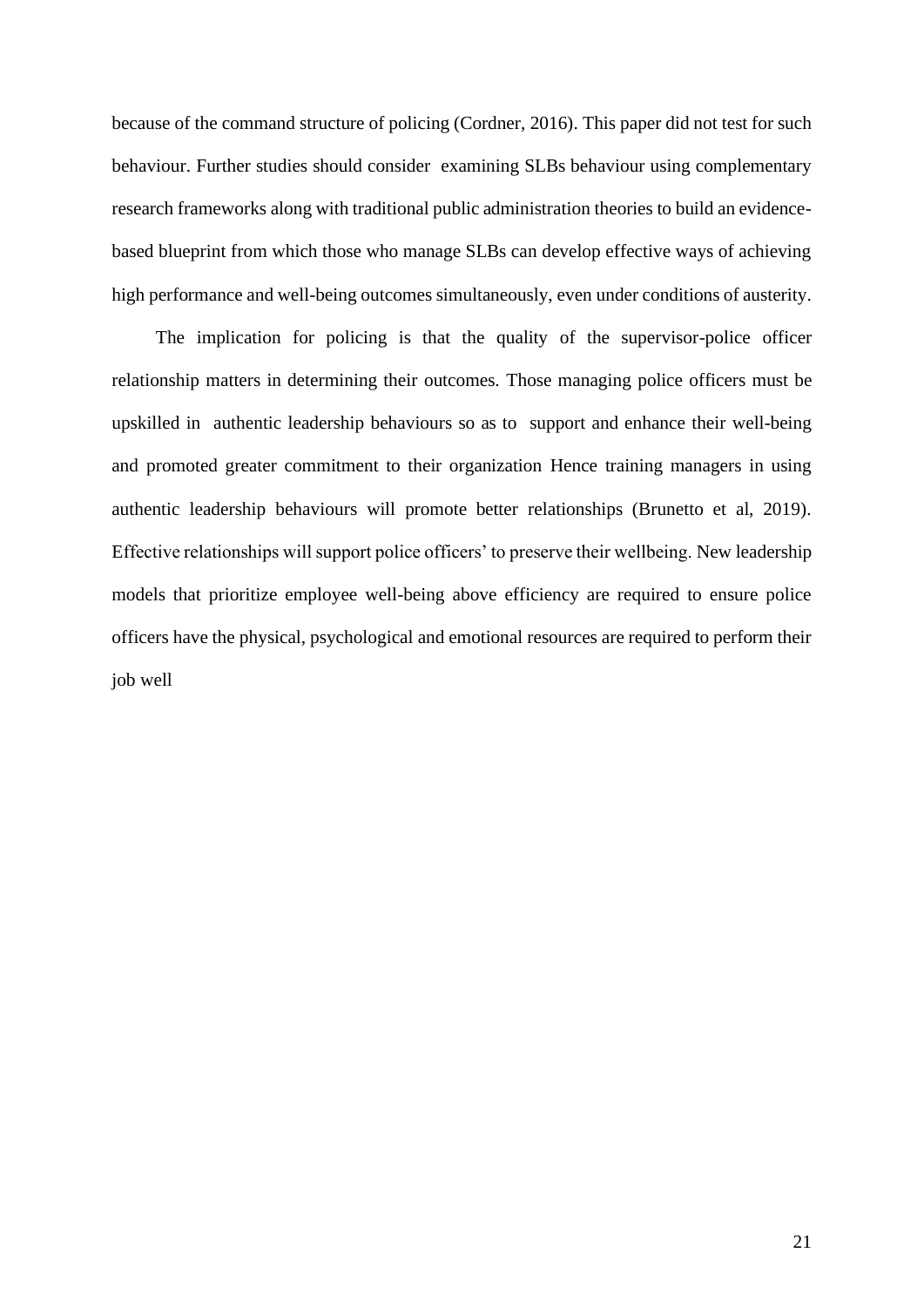#### **References**

- Arnatt, M., & Beyerlein, M (2014) An empirical examination of special operations team leaders' and members' leadership characteristics *Policing; An International Journal of Police Strategies and Management* 37 (2) 438-453
- Avolio, B. J., Walumbwa, F. O., & Weber, T. 2009. Leadership: Current theories, research, and future directions. *Annual Review of Psychology*, 60: 421-449.
- Brunetto, Y., Farr-Wharton, R. and Shacklock, K. (2011), Using the Harvard HRM model to conceptualize the impact of changes to supervision upon HRM outcomes for different types of public sector employees, *International Journal of Human Resource Management*, 22 (3), pp. 553-573.
- Brunetto, Y., Shacklock, K., Teo, S & Farr-Wharton, R (2014) The impact of management on the engagement and well-being of high emotional labour employees *International Journal of Human Resource Management* 25 (17) 2345-2363
- Brunetto, Y., Xerri, M., Trinchero, E., Farr-Wharton, R., Shacklock, K., Borgonovi, E, (2015) Public-Private Sector Comparisons of Nurses' Work Harassment Using SET: Italy and Australia *Public Management Review* 18 (10), 1479-1503
- Brunetto, Y. Teo, S., Farr-Wharton, R., Shacklock, K & Shriberg, A (2017a) Individual and organizational support: does it affect red tape, stress and work outcomes of police officers in the USA? *Personnel Review* 46 (4) 750-766
- Brunetto, Y., Farr-Wharton, B., Farr-Wharton, R., Shacklock, K., Azzopardi, J., Saccon, C., Shriberg, A (2017b) Comparing the impact of management support on police officers' perceptions of discretionary power and engagement: Australia, USA and Malta, *The International Journal of Human Resource Management*  <http://dx.doi.org/10.1080/09585192.2017.1375964>
- Brunetto, Y., Xerri, M., Trinchero, E., Beattie, R., Shacklock, K., Farr-Wharton, R., & Borgonovi, E. (2018). Comparing the impact of management on public and private sector nurses in UK, Italy and Australia*. Public Management Review*, 20(4), 525–544
- Brunetto, Y., Dick, T., Xerri, M., Cully, A (2019) Building capacity in the healthcare sector: A strengths based approach for increasing employees' well-being and organisational resilience *Journal of Management & Organisation*  [http://dx.doi.org/10.1017/jmo.2019.53](https://protect-au.mimecast.com/s/MydACE8w0qtlKG1jcN9hwd?domain=dx.doi.org)
- Chan, K. W., & Lam, W. (2011). The trade-off of servicing empowerment on employees' service performance: Examining the underlying motivation and workload mechanisms. *Journal of the Academy of Marketing Science, 39*(609-628).
- Cordner, G (2016) The unfortunate Demise of Police Education *Journal of Criminal Justice Education,* 27 (4), 485 -496
- Cronin, S., McDevitt, J., & Cordner, G. (2017). Police supervision: Perspectives of subordinates. Policing: An International Journal of Police Strategies & Management, 40(1), 26-41
- Conway, N. Kiefer, T. Hartley, J and Briner, R. (2014). Doing more with less? Employee reactions to psychological contract breach via target similarity or spillover during public sector organizational change. *British Journal of Management* 25, 4, p737-754.
- De Hoogh, A. H., Greer, L. L., & Den Hartog, D. N. (2015). Diabolical dictators or capable commanders? An investigation of the differential effects of autocratic leadership on team performance. The Leadership Quarterly 26(5), 687–701.
- Dodge, R., Daly, A., Huyton, J & Sanders, L (2012) The challenge of defining well-being**.**  *International. Journal of Wellbeing*, 2, 222-235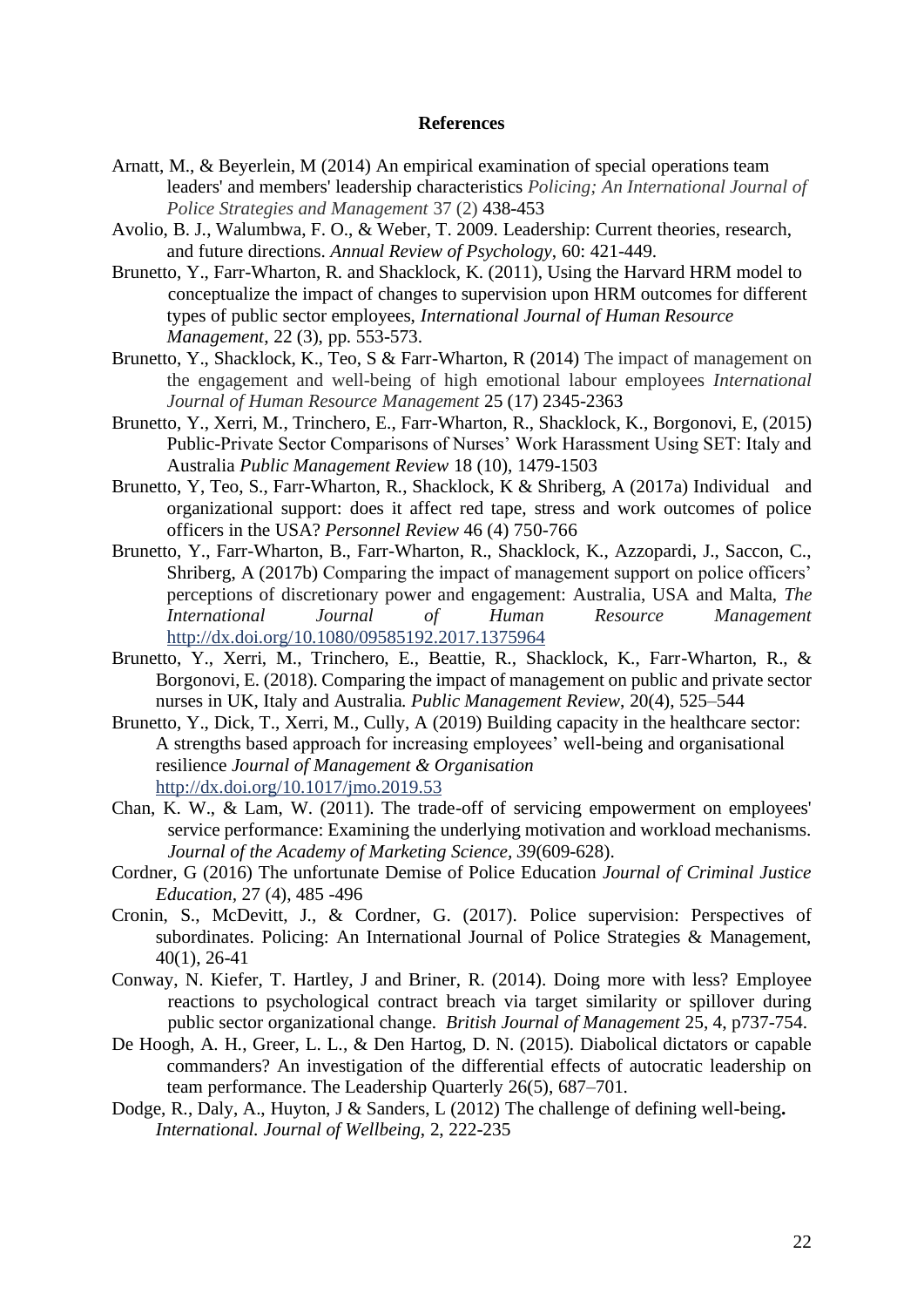- Esteve, L., Schuster, C., Albareda, A., & Losada, M (2017) The effects of doing more with less in the public sector: Evidence from a large-scale survey *Public Administration Review,* 77 (4), 544-553
- Forgeard, M. J. C., Jayawickreme, E., Kern, M. & Seligman, M. E. P. (2011). Doing the right thing: Measuring well-being for public policy. International Journal of Wellbeing, 1(1), 79–106.
- Getha-Taylor, H., Holmes, M. H., Jacobson, W. S., Morse, R. S., & Sowa, J. E. (2011). Focusing the public leadership lens: research propositions and questions in the Minnowbrook tradition*. Journal of Public Administration Research and Theory*, 21(suppl 1), i83-i97.
- Grimmelikhuijsen, S., Jilk, S, Olsen, A.L. and Tummers, L.G. (2017) Behavioral public administration: Combining insights from public administration and psychology. *Public Administration Review,* 77: 45-56.
- Hesketh, I., Cooper, C.L., and Ivy, J., (2017). Well-being and Engagement in Policing: The Key to Unlocking Discretionary Effort? *Policing: A Journal of Policy and Practice*, 11 (1), 6273.
- Hobfoll, S. E. (1989). Conservation of resources: A new attempt at conceptualizing stress. *American Psychologist*, 44, 513-524.
- Hobfoll, S.E. (2001), The influence of culture, community, and the nested-self in the stress process: advancing conservation of resources theory, *Applied Psychology*, 50 (3), 337- 421.
- Hobfoll, S.E. (2011), Conservation of resource caravans and engaged settings, Journal of *Occupational and Organizational Psychology*, 84 (1) 116-122.
- Hobfoll, S. E., Halbesleben, J., Neveu, J.-P., & Westman, M. (2018). Conservation of resources in the organizational context: The reality of resources and their consequences. *Annual Review of Organizational Psychology and Organizational Behavior*, 5: 103– 128.
- Inceoglu, G., Chu, C., Plans, D., & Gerbasi, A., (2018) Leadership behavior and employee well-being: An integrated review and a future research agenda *The leadership Quarterly*, 29 179–202
- Ilies, R., Morgeson, F. P., & Nahrgang, J. D. (2005). Authentic leadership and eudaemonic well-being: Understanding leader–follower outcomes. *The Leadership Quarterly*, 16, 373–394.
- Lipsky, M., (1980). *Street-level bureaucracy: dilemmas of the individual in public services*, New York: Russell Sage Foundation.
- Lipsky, Michael, (2010). *Street-Level Bureaucracy: Dilemmas of the Individual in Public Services 30th anniv*., New York: Russell Sage Foundation.
- Pollitt, C. & Dan, S. (2011). The impacts of the new public management in Europe: A Meta analysis. COCOPS working paper no. 3.
- Pollitt, C. and Bouckaert, G. (2017). *Public management reform: a comparative analysis-into the age of austerity*: Oxford University Press.
- Purba, A., Demou, E. (2019) The relationship between organizational stressors and mental well-being within police officers: a systematic review. *BMC Public Health* **19,** 1286 (2019).<https://doi.org/10.1186/s12889-019-7609-0>
- Tummers L.G. (2011) Explaining the willingness of public professionals to implement new policies: a policy alienation framework. *International Review of Administrative Sciences* 77 (3), 555–581.
- Tummers, L. and E. Knies. (2016). 'Measuring Public Leadership: Developing Scales for Four Key Public Leadership Roles', *Public Administration*, 94, 2, 433–51.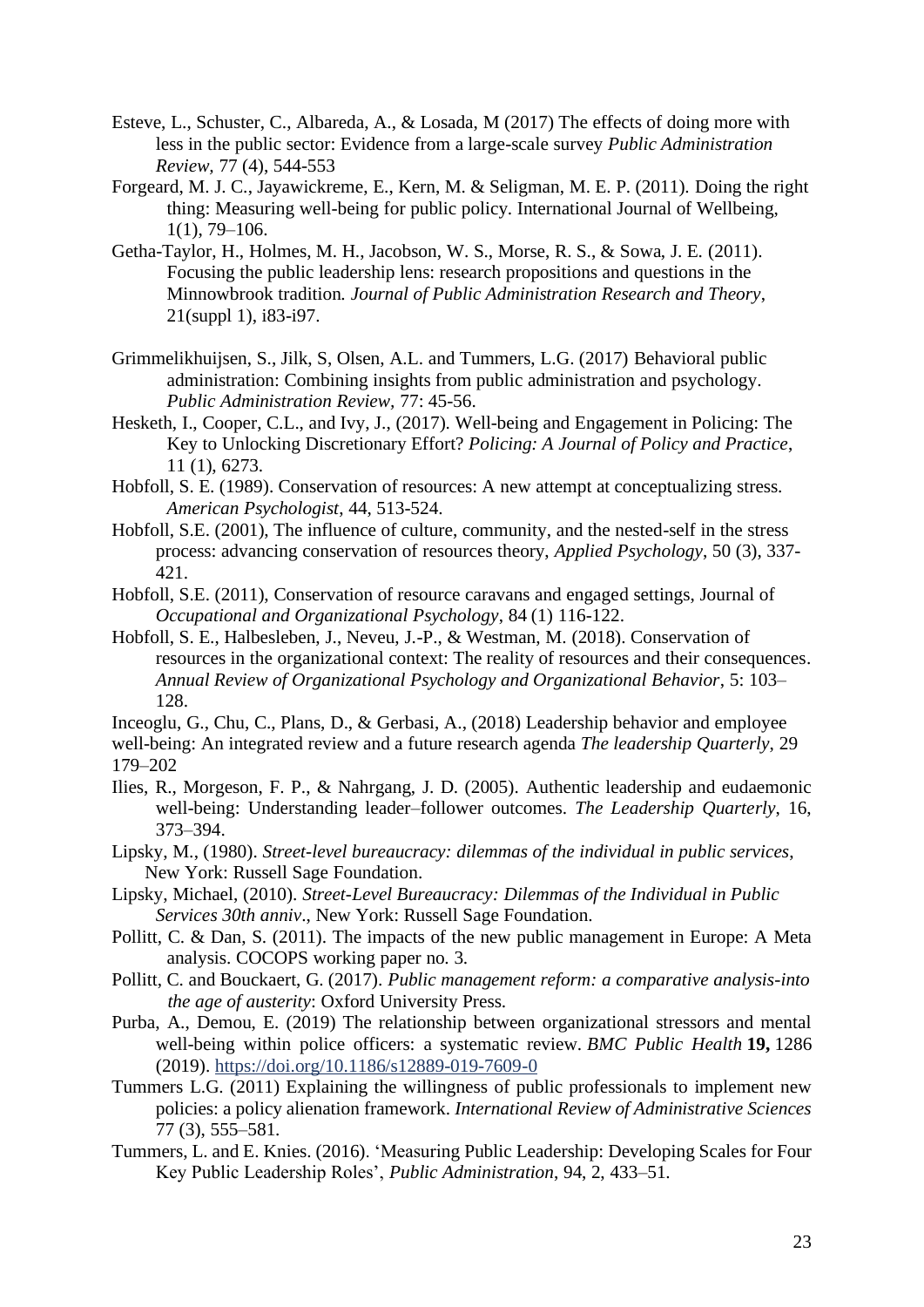- Tummers, Lars. (2017). The relationship between coping and job performance. *Journal of Public Administration Research and Theory* 27: 150–162.
- United Nations (2020), "The Sustainable Development Goals Progress Report." <https://www.un.org/sustainabledevelopment/health/>
- Van Gelderen BR, Bakker AB, Konijn EA, Demerouti E. (2011). Daily suppression of discrete emotions during the work of police service workers and criminal investigation officers. Anxiety Stress Coping 24:515–37
- Vigoda-Gadot, E. and Meisler, G. (2010), "Emotions in management and the management of emotions: the impact of emotional intelligence and organizational politics on public sector employees", Public Administration Review, Vol. 70 No. 1, pp. 72-8
- Walumbwa, F., Avolio, B., Gardner, W., Wernsing, T., & Peterson, S. (2008). Authentic leadership: development and validation of a theory-based measure. *Journal of Management*, 34, 89–126.
- Wolter, C., Santa Maria, A., Wörfel, F., Gusy, B., Lesener, T., Kleiber, D., & Renneberg, B.,
- (2019). Job Demands, Job Resources, and Wellbeing in Police Officers A Resource

Oriented Approach. *Journal of Police and Criminal Psychology*, 34 (1), 45-54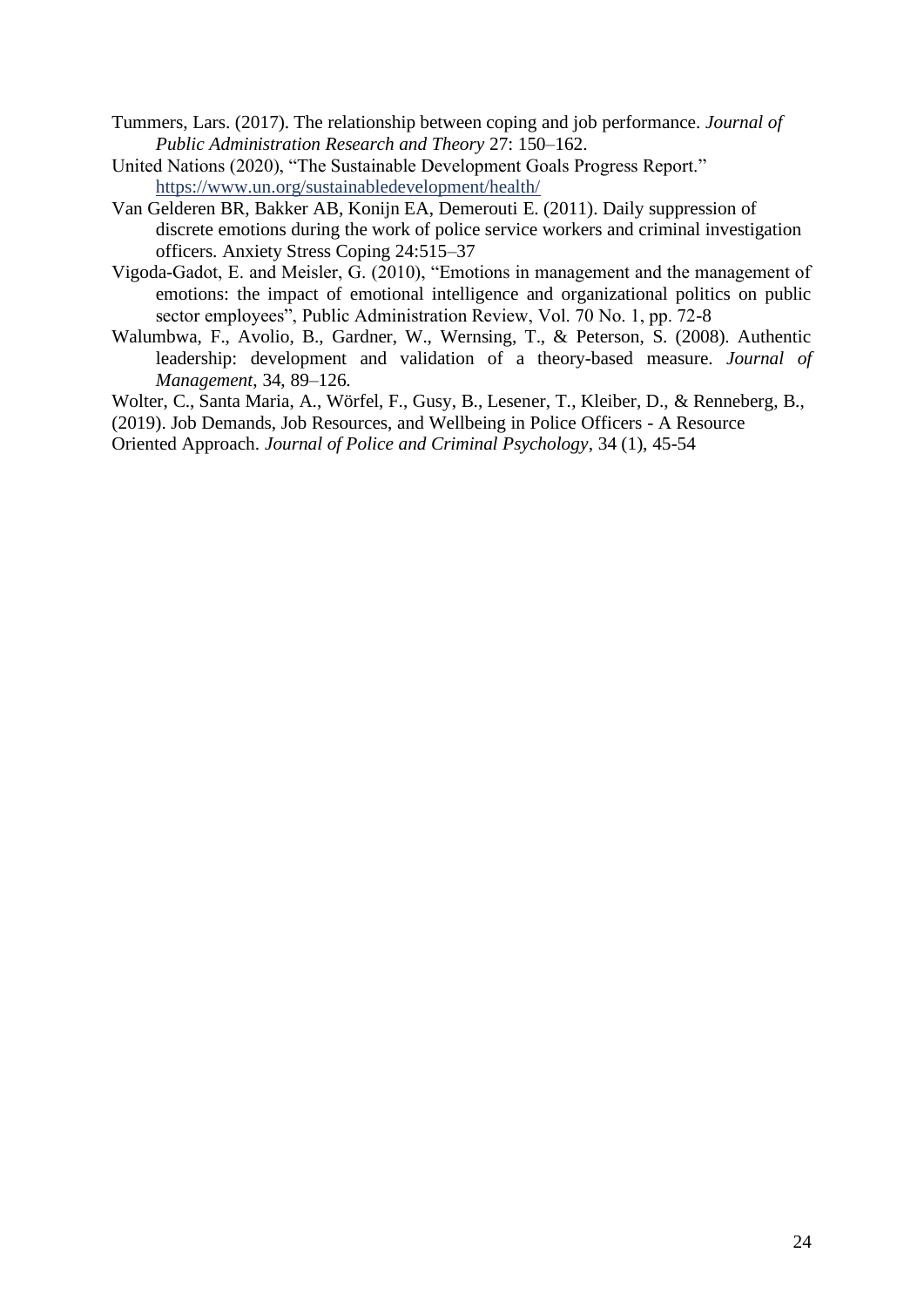## **Figure 1: Path Model**



*P\*<.05, P\*\*<.01, P\*\*\*<.001, Italy n = 203, UK n = 228, full blue lines indicate a significant path^, dotted blue lines indicate a mediated path, direct and indirect beta values are displayed in table 3.*

*^no significant path for UK from Authentic Leadership to Discretionary Power*